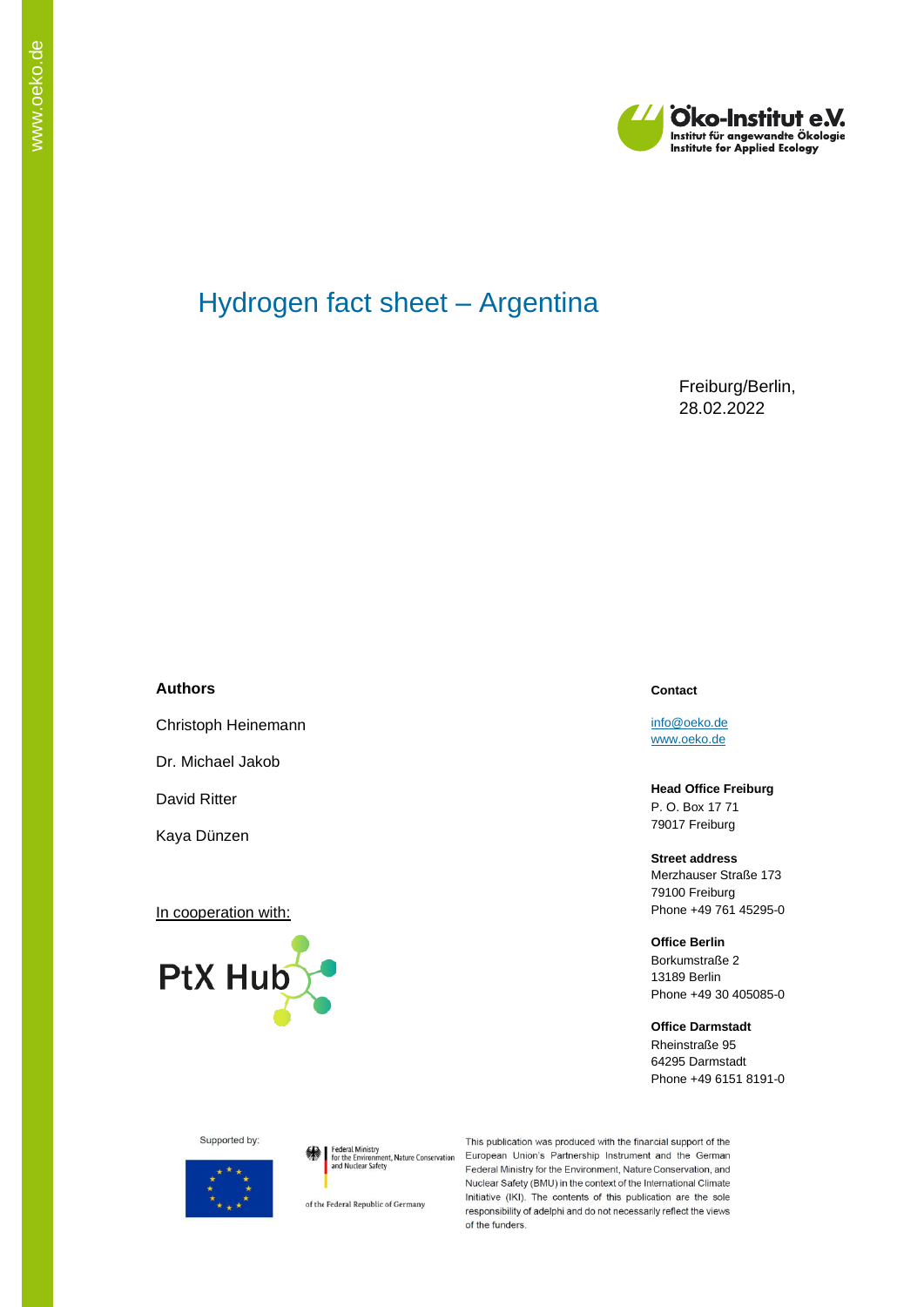# **Table of Contents**

|                | <b>Summary Table</b>                                         | 3              |
|----------------|--------------------------------------------------------------|----------------|
|                | <b>Opportunities for trade with EU and its Member States</b> | 4              |
|                | <b>Executive Summary</b>                                     | 5              |
| 1              | <b>Political System, governance &amp; economy</b>            | 5              |
| $\overline{2}$ | <b>Energy and Electricity</b>                                | $\overline{7}$ |
| 2.1            | <b>Production and demand</b>                                 | $\overline{7}$ |
| 2.2            | Import and export                                            | 9              |
| 2.3            | <b>Forecasts</b>                                             | 9              |
| 3              | <b>Decarbonization and RES policies</b>                      | 10             |
| 4              | <b>Hydrogen sector in Argentina</b>                          | 11             |
| 5              | Hydrogen strategies & support schemes                        | 12             |
| 6              | <b>Potentials for hydrogen production</b>                    | 12             |
| 6.1            | Green hydrogen                                               | 12             |
| 6.2            | <b>Blue hydrogen</b>                                         | 14             |
| 6.3            | Other forms of hydrogen production                           | 15             |
| 6.4            | <b>Hydrogen production costs</b>                             | 15             |
| 7              | <b>Hydrogen transport to the EU</b>                          | 17             |
| 8              | <b>Sustainability issues</b>                                 | 18             |
| 9              | <b>Appendix</b>                                              | 19             |
| 10             | <b>Sources</b>                                               | 20             |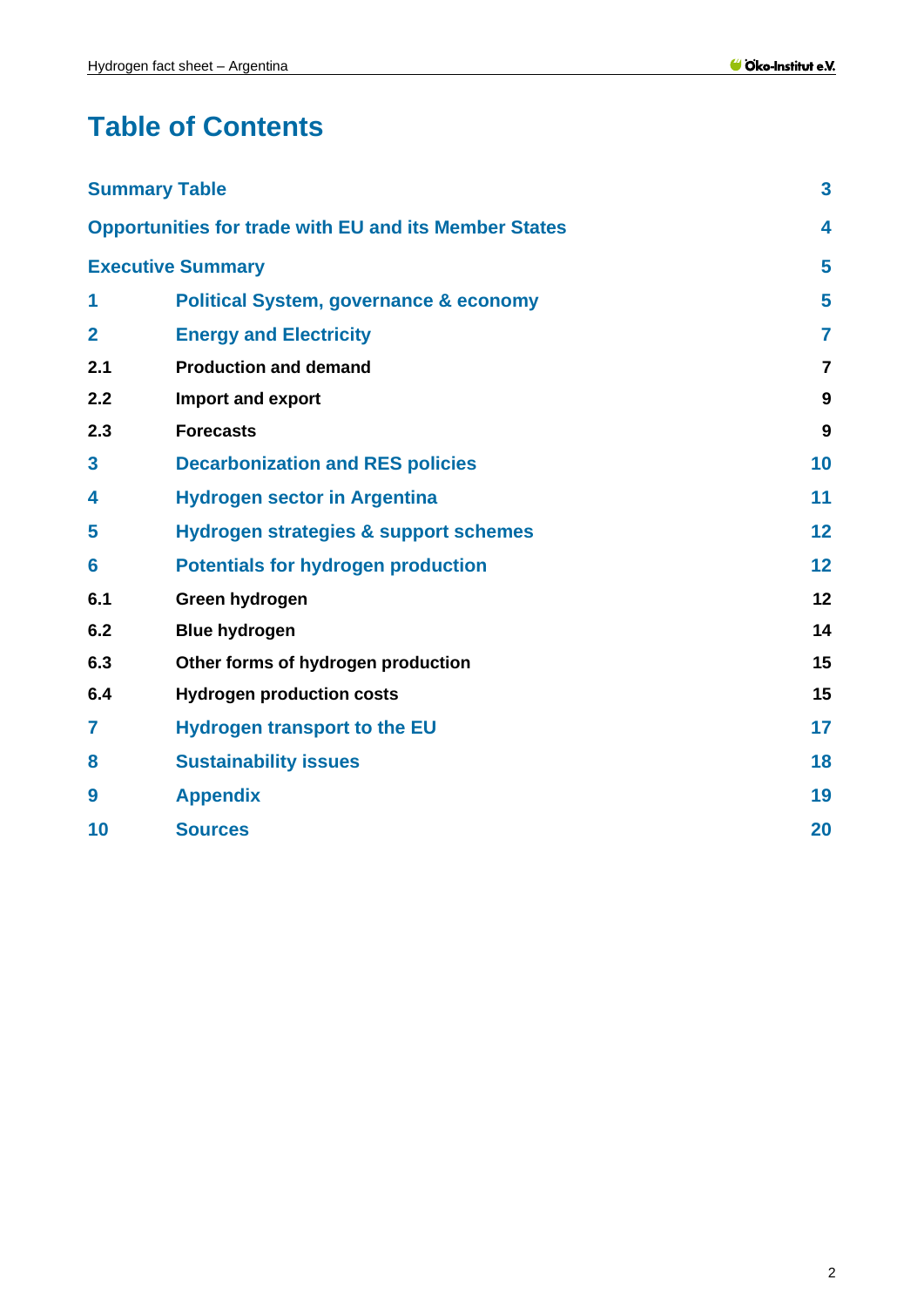# <span id="page-2-0"></span>**Summary Table**

| <b>Summary and Overview</b>                                  |                                                                                                                                                                              |                                                 |                        |                        |
|--------------------------------------------------------------|------------------------------------------------------------------------------------------------------------------------------------------------------------------------------|-------------------------------------------------|------------------------|------------------------|
| Political and economic environment                           |                                                                                                                                                                              |                                                 |                        |                        |
| Main export partners for goods                               | Brazil<br>China<br>United States of America                                                                                                                                  |                                                 |                        |                        |
| Main export goods (share of total trade in 2019)             | Corn (9,68%)                                                                                                                                                                 | Soybean Meal (13,8%)<br>Delivery Trucks (5,99%) |                        |                        |
| Most relevant trade agreements                               | <b>MERCOSUR (South America)</b><br><b>CELAC</b> (Latin America and Carribean)<br><b>OAS</b> (American Countries)                                                             |                                                 |                        |                        |
| Hydrogen strategy and economy                                |                                                                                                                                                                              |                                                 |                        |                        |
| Current grey hydrogen production                             | 330.000 tons per year                                                                                                                                                        |                                                 |                        |                        |
| Existing hydrogen strategy                                   |                                                                                                                                                                              | No, but in preparation                          |                        |                        |
| Projects in operation (Green or blue) <sup>1</sup>           |                                                                                                                                                                              | 0,5 MW   green H <sub>2</sub>   Hychico         |                        |                        |
| Existing hydrogen pipelines                                  |                                                                                                                                                                              | 20 km test pipeline for Hychico project         |                        |                        |
| Planned major projects up to 2030 <sup>2</sup>               | Fortescue: 2.000 MW wind to produce<br>2.2 mio tons green $H_2$ per year<br>IEASA and Fraunhofer Institute have<br>agreement for wind-powered H <sub>2</sub>                 |                                                 |                        |                        |
| Main support schemes for clean hydrogen                      | none                                                                                                                                                                         |                                                 |                        |                        |
| Main potential branches for domestic hydrogen demand         | Refineries<br>Chemical industry<br>Blending with fossil gas<br>Transport                                                                                                     |                                                 |                        |                        |
| Primary focus of export substance                            | Mainly derivatives due to shipping                                                                                                                                           |                                                 |                        |                        |
| Estimated costs of hydrogen production 3                     | Year<br>USD /<br>kgH <sub>2</sub>                                                                                                                                            | 2030<br>$4.7 - 6.6$                             | 2040<br>$4.0 -$<br>5.6 | 2050<br>$3.2 -$<br>4.6 |
| Transportation options to Europe                             | Maritime transport<br>Possibly ammonia and methanol                                                                                                                          |                                                 |                        |                        |
| Main sustainability challenges                               |                                                                                                                                                                              |                                                 |                        |                        |
| Use of unconventional gas                                    | Fracking is associated with a multitude of<br>environmental problems such as<br>degradation of water availability and<br>quality, chemical spills and induced<br>seismicity. |                                                 |                        |                        |
| Water stress                                                 | Several river basins in Argentina with<br>medium to high water stress                                                                                                        |                                                 |                        |                        |
| Existing and future energy system & decarbonization strategy | 2020 <sup>4</sup>                                                                                                                                                            |                                                 | 2030                   |                        |
| Total gross electricity production (net imports) [TWh]       |                                                                                                                                                                              | Not available<br>145(11)                        |                        |                        |

<sup>1</sup> IEA Hydrogen Project Database 2 IEA Hydrogen Project Database

<sup>3</sup> Own calculations based on EWI (2020): potential-weighted average production costs for basic cost case and low temperature electrolysis.

<sup>4</sup> <https://www.iea.org/countries/argentina>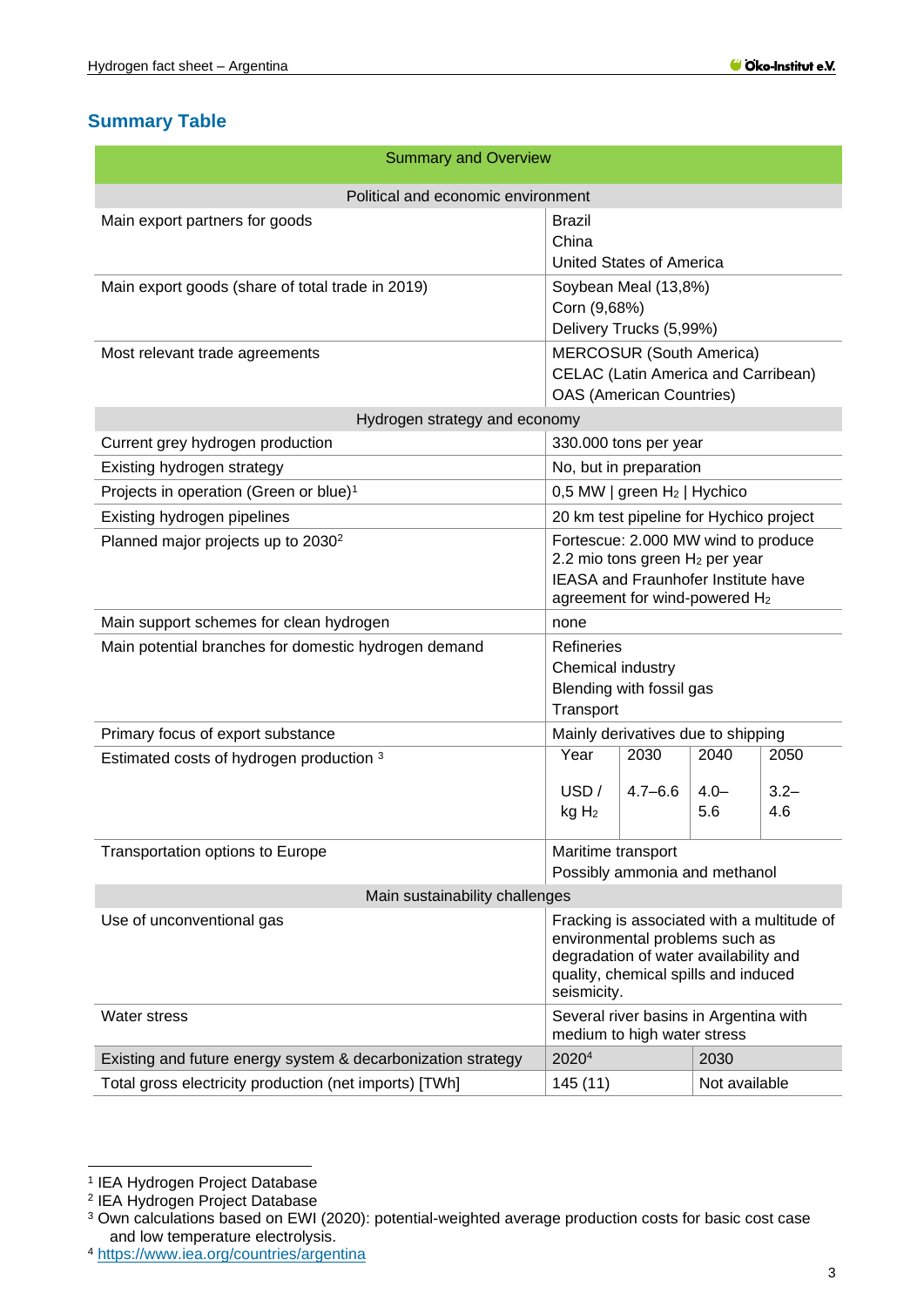| RES share in electricity generation <sup>5</sup> [%]                                                       | 26% (9% without<br>hydro)        | 20% (excluding<br>large hydro) |
|------------------------------------------------------------------------------------------------------------|----------------------------------|--------------------------------|
| $CO2$ intensity of electricity generation $\left[\text{gCO}_{2}/\text{kWh}\right]$ , 2019]                 | 4286                             | Not available                  |
| Largest fossil fuel in electricity generation (share in total<br>generation)]                              | Gas (60%)<br>Oil (5%)            | Not available                  |
| GHG emissions per capita                                                                                   | $3.4$ t CO <sub>2</sub> / capita | Not available                  |
| GHG intensity per GDP                                                                                      | $0.3$ kg $CO2$ / 2015<br>USD.    | Not available                  |
| 2030: 483 Mt CO2eq / 369 Mt CO2eq<br>Decarbonization goals<br>with international support<br>2050: net-zero |                                  |                                |

# <span id="page-3-0"></span>**Opportunities for trade with EU and its Member States**

| <b>Strengths</b>                                                                       | Weaknesses                                                                                                                 |
|----------------------------------------------------------------------------------------|----------------------------------------------------------------------------------------------------------------------------|
| Large, low-cost potentials to produce renewable<br>electricity                         | No hydrogen strategy published                                                                                             |
| First hydrogen projects in operation and MoU for<br>future projects concluded          | Long shipping distance to Europe and other future<br>demand centres for hydrogen which increases<br>hydrogen landing costs |
| Experience with deployment and use of wind power<br>and the associated support schemes | High cost of capital and limited access to capital<br>for large scale projects                                             |
| Existing gas terminals and associated know how in<br>gas transport and handeling       | Insufficient investments into electricity grid which<br>could be relevant for grid integrated electrolysers                |
| Know-how in hydrogen production in chemical<br>industry                                |                                                                                                                            |

| <b>Convergence</b>                                  | <b>Divergence</b>                                                                                                               |
|-----------------------------------------------------|---------------------------------------------------------------------------------------------------------------------------------|
| High economic interest in exporting fuels and gases | Strong focus on unconventional gas resources to                                                                                 |
| (however, currently focussed on unconventional      | cover increasing domestic demand and to                                                                                         |
| gas)                                                | increasingly export fuels and gases                                                                                             |
| Ambitious RES-E target for 2025 and net-zero        | Unclear political strategy for further uptake of RES-E                                                                          |
| climate target for 2050                             | and the decarbonisation of the economy                                                                                          |
|                                                     | MoU with Japan on development of hydrogen as<br>clean fuel, with potentially lower standards for<br>hydrogen compared to the EU |

- <sup>6</sup> [http://datos.minem.gob.ar/dataset/calculo-del-factor-de-emision-de-co2-de-la-red-argentina-de-energia-](http://datos.minem.gob.ar/dataset/calculo-del-factor-de-emision-de-co2-de-la-red-argentina-de-energia-electrica)
- [electrica](http://datos.minem.gob.ar/dataset/calculo-del-factor-de-emision-de-co2-de-la-red-argentina-de-energia-electrica)

<sup>5</sup> IRENA (2020): Renewable Energy Statistics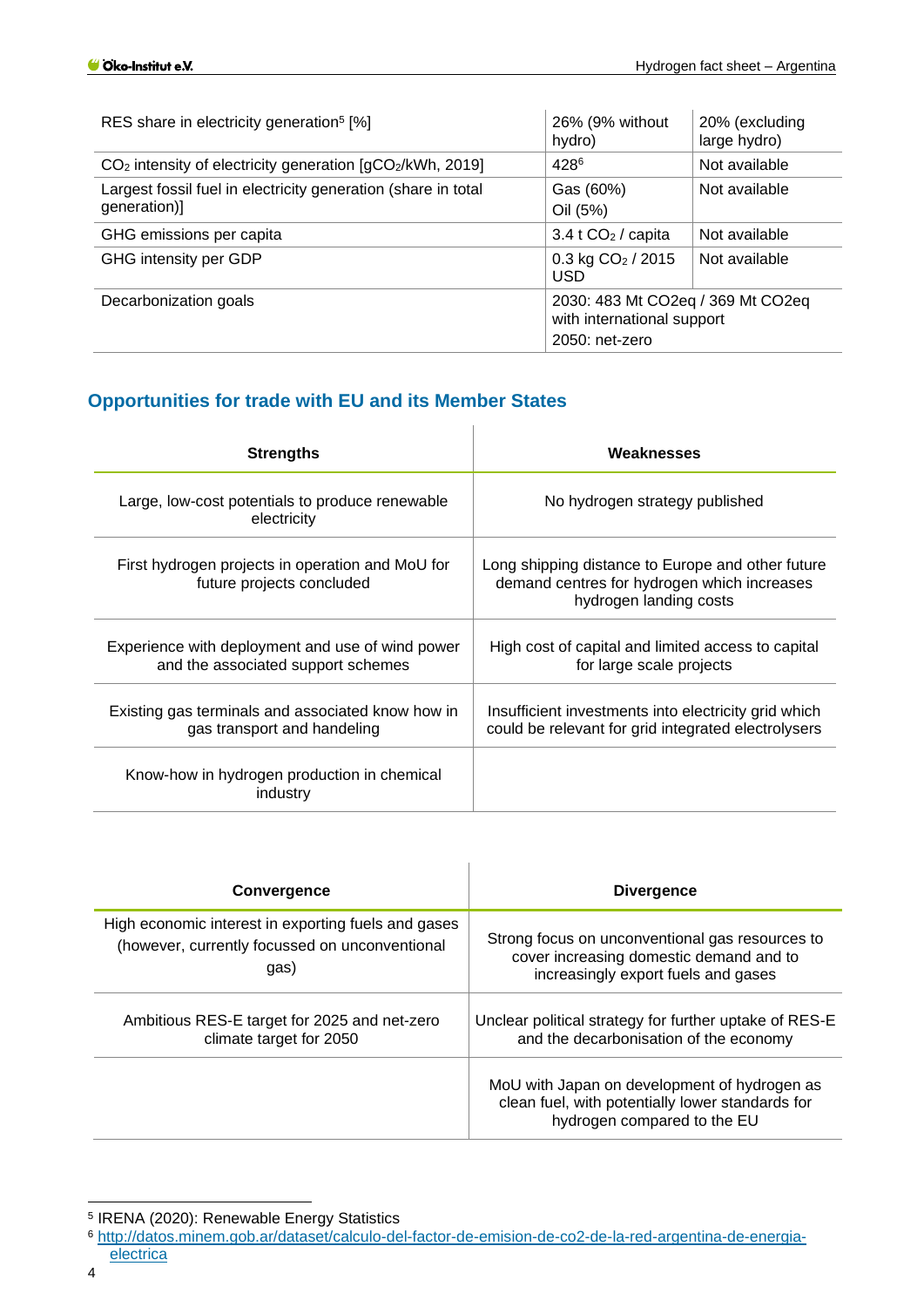## <span id="page-4-0"></span>**Executive Summary**

Argentina offers some of the largest potentials for low costs hydrogen based on renewable electricity in the world. This is due to high average wind speeds and in addition high solar irradiation throughout large areas of the country. However, transport distances to major offtake regions such as Europe or Asia are large, and this will increase the landing costs for hydrogen. As shipping of pure hydrogen will lead to significant (distance depending) energy losses, it can be expected that Argentina will rather export derivatives such as ammonia, methanol or e-fuels in the future. Concerning green hydrogen, Argentina started to deploy increasing capacities of onshore wind and could built on this expertise. While goals for the RES-E share are ambitious, the current support for RES-E deployment has been reduced, so that the continuance of its expansion is unclear.

However, the political activities in the field of the hydrogen economy are scarce. A hydrogen strategy is non-existent<sup>7</sup> and there are no specific support mechanisms in place. Some initiatives are in place that deal with specific production technologies for hydrogen. On the other hand, there is an existing hydrogen production facility based on electrolysis in operation that delivers valuable knowhow in this area to the country. Furthermore, the chemical industry produces grey hydrogen for domestic use already which indicates knowhow in dealing with hydrogen in general.

Since 2018 the previously dominant role of fossil gas in energy carriers has experienced a further push due to potentials expected from producing unconventional gas. Argentina expects to export high volumes of unconventional gas in the future. This strategy might also lead towards a pathway of producing and exporting blue hydrogen. However, blue hydrogen is not mentioned in official statements which might also be a result of missing sites, knowhow and technologies for capturing and storing the CO<sub>2</sub>. Increasing global demand for green hydrogen might lead to a reorientation of the export strategy and the foundation for aiming economic growth towards a more renewable based system.

One major drawback for renewable as well as blue hydrogen in Argentina is that cost of capital is high and access to capital low. High cost of capital will increase the cost of hydrogen significantly and could cause a significant regional disadvantage compared other exporting countries.

Altogether, besides substantial potentials for low-cost wind and solar power, Argentina is wellequipped with know-how relevant for the production, transport and storage of hydrogen, e.g. through its existing petrochemical industry. If managed well, expanding hydrogen production could help promote industrial development within the 'hydrogen-lithium ecosystem'. However, economic instability could be a substantial challenge to attracting investors. In a nutshell it could be summarised that vast potentials and sufficient knowhow exists in Argentina, but economical difficulties must be solved so that the potentials can be made available.

## <span id="page-4-1"></span>**1 Political System, governance & economy**

Argentina is a presidential democracy. The current president President [Alberto Fernández](https://en.wikipedia.org/wiki/Alberto_Fern%C3%A1ndez) holds office since 2019. He is a member of the [center-left](https://en.wikipedia.org/wiki/Center-left) Partido Justicialista. Argentina is divided into 23 provinces and the autonomous district of Buenos Aires. These federal states have their own constitution and respective government bodies.

Argentina has a population of roughly 45 million. In 2019, GDP amounted to a little under US\$ 10.000 per capita<sup>8</sup>. The country's economy has been plagued by repeated financial crises, economic instability and high levels of inequality (more than 10% of the population live in extreme poverty). Economic activity has been seriously affected by Covid-19. Despite a rebound in 2021, GDP was

 $7$  The Argentinian Government under the Secretariat of strategic Issues announced to work on a road map for hydrogen in 2022.

<sup>8</sup> <https://www.focus-economics.com/countries/argentina>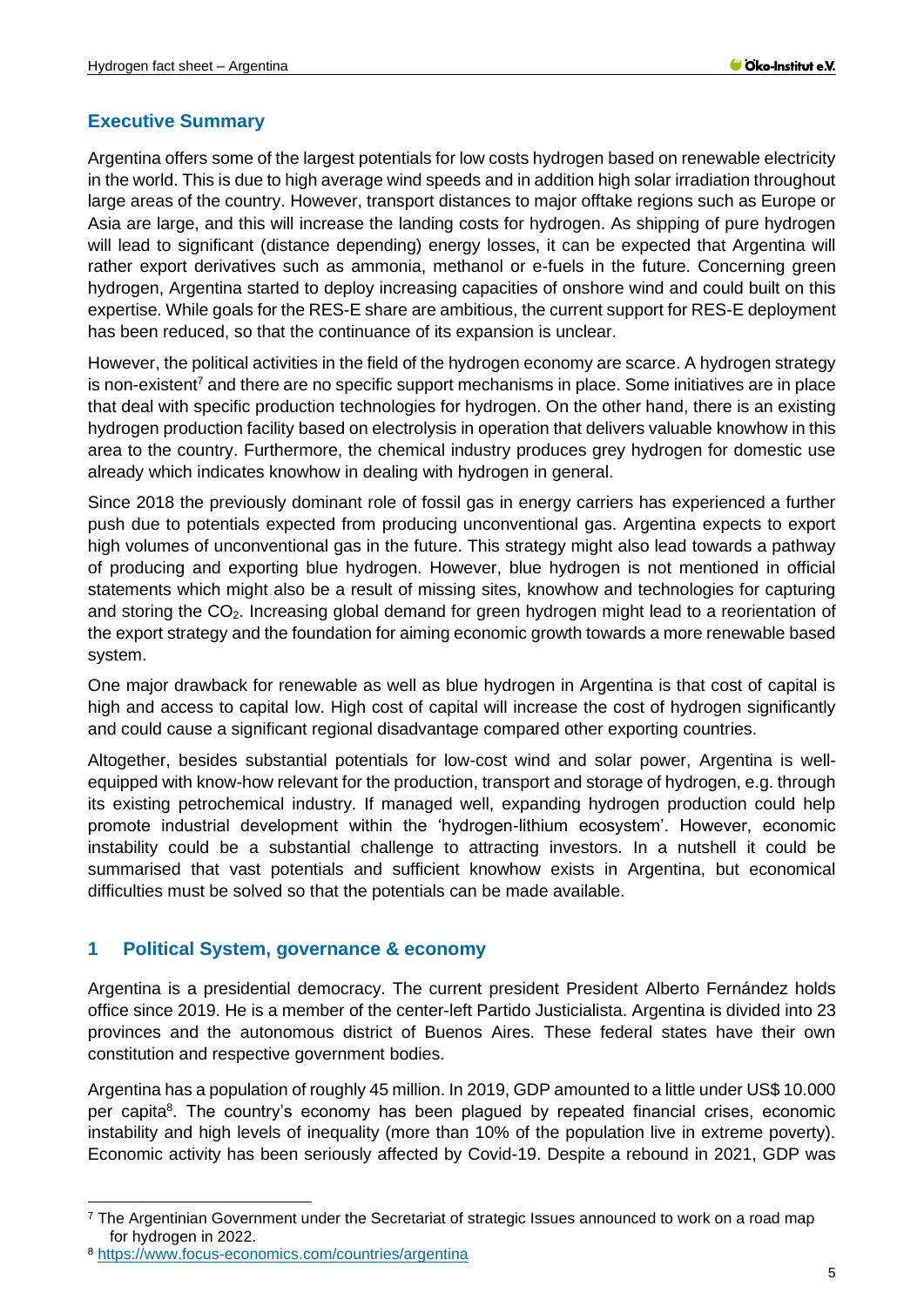still below its pre-pandemic level. Inflation, which in 2020 exceeded 50%, is a further important economic problem in Argentina<sup>9</sup>. Extractive industries, most importantly oil, and to some lesser extent fossil gas, account for about 4% of GDP<sup>10</sup>. Petroleum products make up about 5% of Argentine exports (which are dominated by agricultural products). The main export partners are Brazil, China and the US<sup>11</sup>.

Argentina has persistently high public debt. In August 2020, the government concluded an agreement to restructure, i.e. partially default, debt with private creditors. At the time of writing, the Argentine government is negotiating a stand-by agreement with the IMF to be able to serve its payment on the remaining debt of more than \$40 billion<sup>12</sup>. Default risk has raised the costs of public debt and might contribute to increase financing costs for renewable energy projects. Credit rating agency S&P attributes a rating of CCC+ to Argentina<sup>13</sup>, on par with countries such as Angola, the Congo, Ethiopia and Mozambique (by contrast, Chile, which, has received a rating of A).

As [Figure 1](#page-6-2) shows, Argentina occupies an intermediate position in terms of institutional quality indicators. In all categories considered, Argentina is ranked substantially lower than industrialized countries (Australia, Canada, Japan and the US). For the World Governance Indicators (WGI) "Control of Corruption" and "Political Stability" and Yale's "Environmental Performance Index", Argentina is ranked above China, India and the MENA countries. For "Regulatory Quality" (also WGI), however, Argentina ranks at the lower end of the spectrum considered. No data on capital costs for renewable energy projects in Argentina are available. However, data for other countries suggest that capital costs for renewables can be more than 10% above the risk-free interest rate (Steffen 2020), which constitutes a significant barrier for the development of clean energy sources.

<sup>9</sup> <https://www.worldbank.org/en/country/argentina/overview#1>

<sup>10</sup> [http://www.mecon.gov.ar/download/infoeco/actividad\\_ied.xlsx](http://www.mecon.gov.ar/download/infoeco/actividad_ied.xlsx)

<sup>11</sup> <https://oec.world/en/profile/country/arg/>

<sup>12</sup> <https://www.reuters.com/business/no-imf-thousands-protest-argentina-against-debt-deal-2022-02-09/>

<sup>13</sup> <https://tradingeconomics.com/argentina/rating>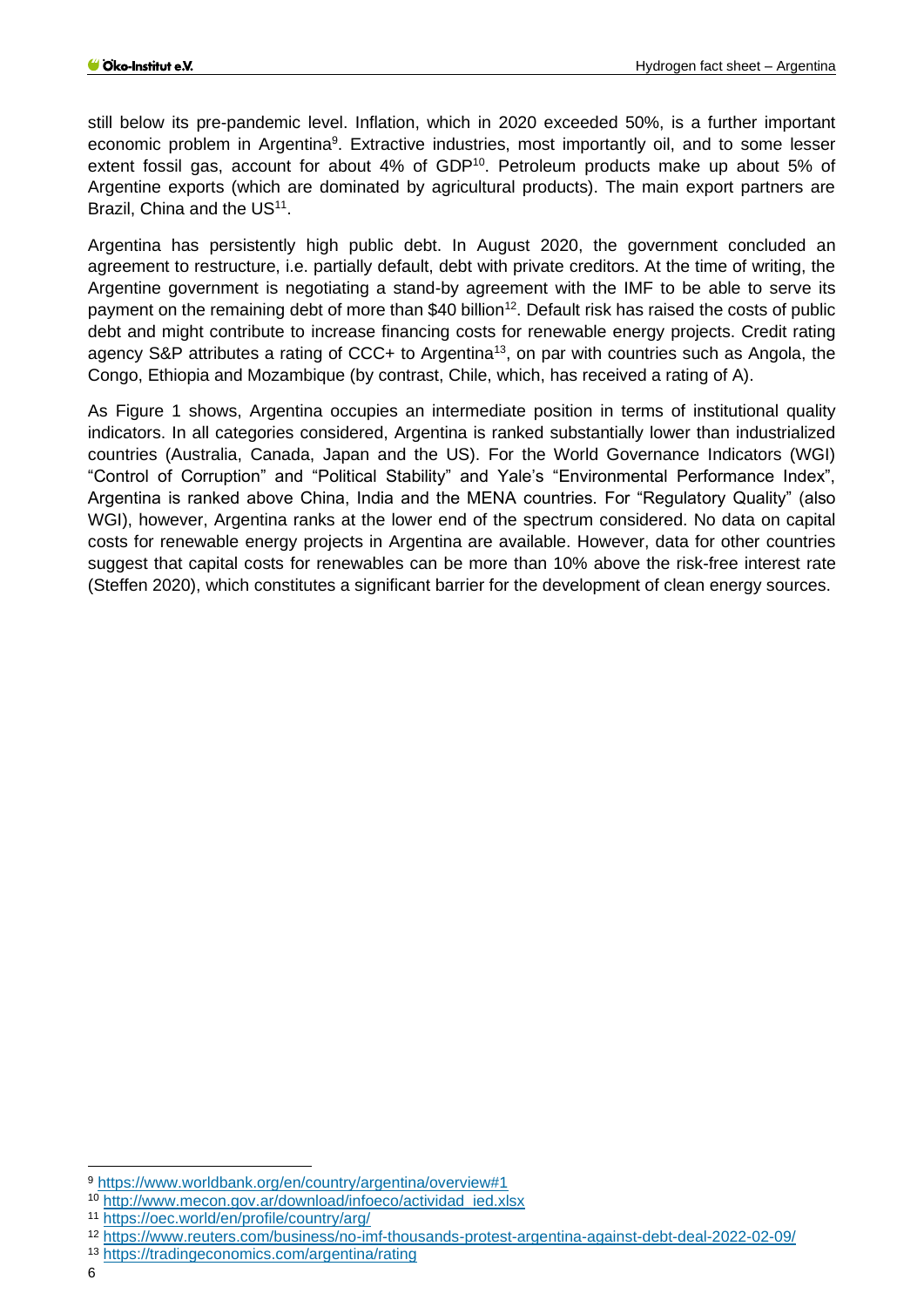

## <span id="page-6-2"></span>**Figure 1: Business, sustainability and Governance Indicators**

Source: Own illustration based on Kaufmann & Kraay (2020); Yale Center for Environmental Law & Policy (2020); World Bank (2021a). MENA: Algeria, Morocco, Egypt, Tunisia, and Mauretania. GCC: Saudi Arabia, UAE, Qatar, Oman, Kuwait, and Bahrein.

# <span id="page-6-0"></span>**2 Energy and Electricity**

## <span id="page-6-1"></span>**2.1 Production and demand**

Argentina was the 23<sup>rd</sup> largest gas producer in 2015 and the 26<sup>th</sup> largest oil producer in 2016 (last available data)<sup>14</sup>. Approximately 20% of its gas consumption had to be imported from other countries. For oil the domestic production and consumption were almost on the same level.

Both Argentina's primary energy consumption (cf. [Figure 2\)](#page-7-0) and its electricity generation (cf. [Figure](#page-8-2)  [3\)](#page-8-2) showed an increasing trend between 1990 and appr. 2014 and stayed on a more or less constant level over the last years. Approximately 90% of the primary energy consumption are allocated to gas (54%) and oil (33%). With an increasing trend for gas and a decreasing trend for oil (2010: 50% gas and 38% oil).

<sup>14</sup> <https://www.worldometers.info/oil/argentina-oil/>

<https://www.worldometers.info/gas/argentina-natural-gas/>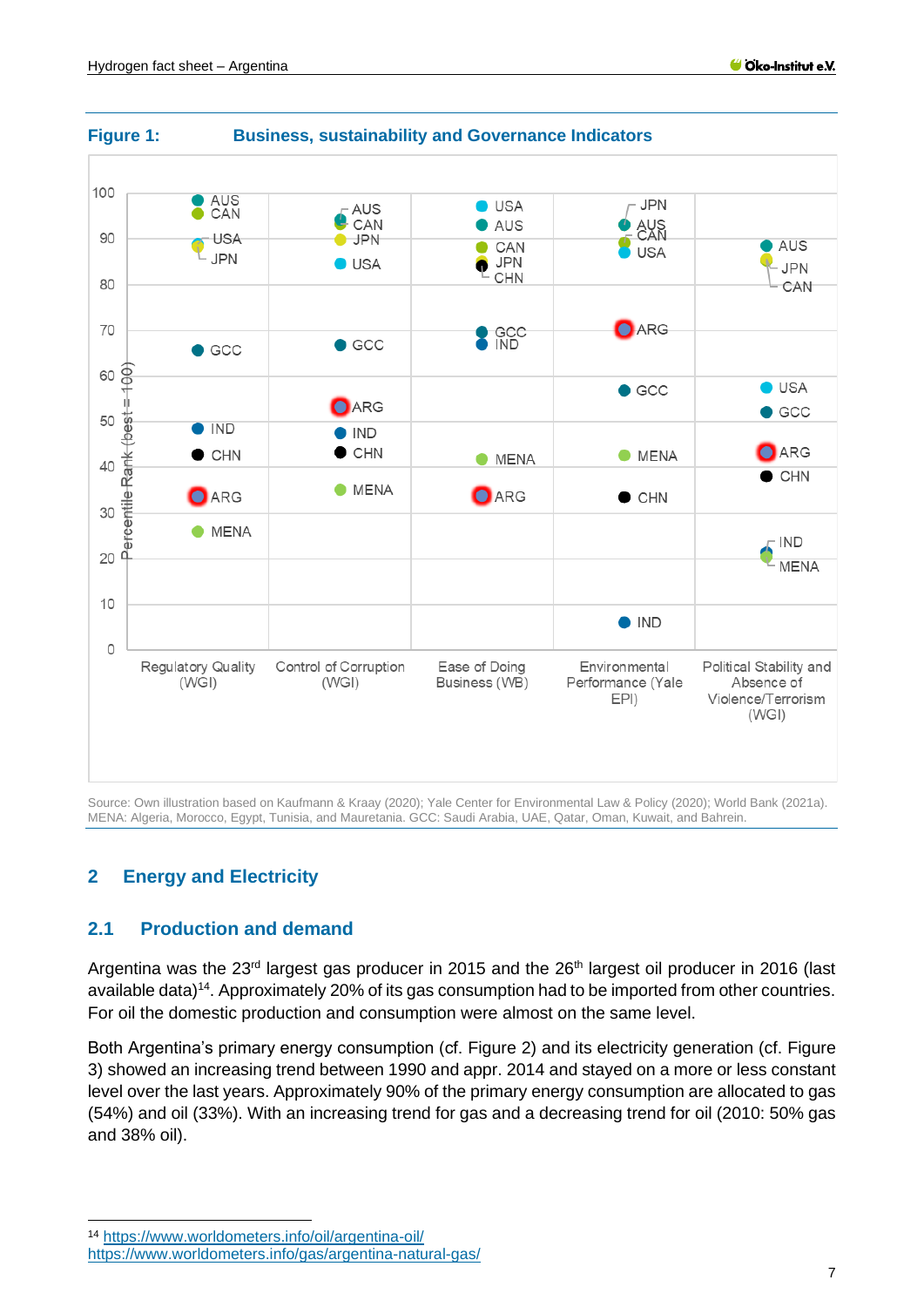

### <span id="page-7-0"></span>**Figure 2: Primary energy consumption of Argentina, 1990-2019<sup>15</sup>**

The electricity generation is mainly based on fossil gas (appr. 60% in 2020). Gas was the energy carrier that covered the strong increase of Argentina's electricity demand over the last 30 years, while most of the other energy sources stood mainly constant, beside a temporary increase of oilbased electricity generation between 2005 and 2015. The share of nuclear power accounts for 7%. Argentina is running three nuclear reactors and one small reactor (25 MWe) is currently under construction.<sup>16</sup> Over the last five years wind power started to play an increasing role in Argentina's electricity supply and accounts now for a share of 6% in the electricity generation. For the time being only onshore but no offshore plants have been built. Hydro power is still the second main source (17% in 2020) but stayed on a constant level for the last 15 years. The total RES-E share was 26% in 2020. Solar power expansion just started and accounted for 4% of the RES-E production and 1% of the total share in 2020. This leads to a decreasing emission factor over the last years, so that it was in the year 2019 with 0.428 t CO<sub>2</sub>/MWh 20% lower than ten years before.<sup>17</sup>

<sup>15</sup> <https://www.iea.org/countries/argentina>

<sup>16</sup> <https://world-nuclear.org/information-library/country-profiles/countries-a-f/argentina.aspx>

<sup>17</sup> [http://datos.minem.gob.ar/dataset/calculo-del-factor-de-emision-de-co2-de-la-red-argentina-de-energia](http://datos.minem.gob.ar/dataset/calculo-del-factor-de-emision-de-co2-de-la-red-argentina-de-energia-electrica)[electrica](http://datos.minem.gob.ar/dataset/calculo-del-factor-de-emision-de-co2-de-la-red-argentina-de-energia-electrica)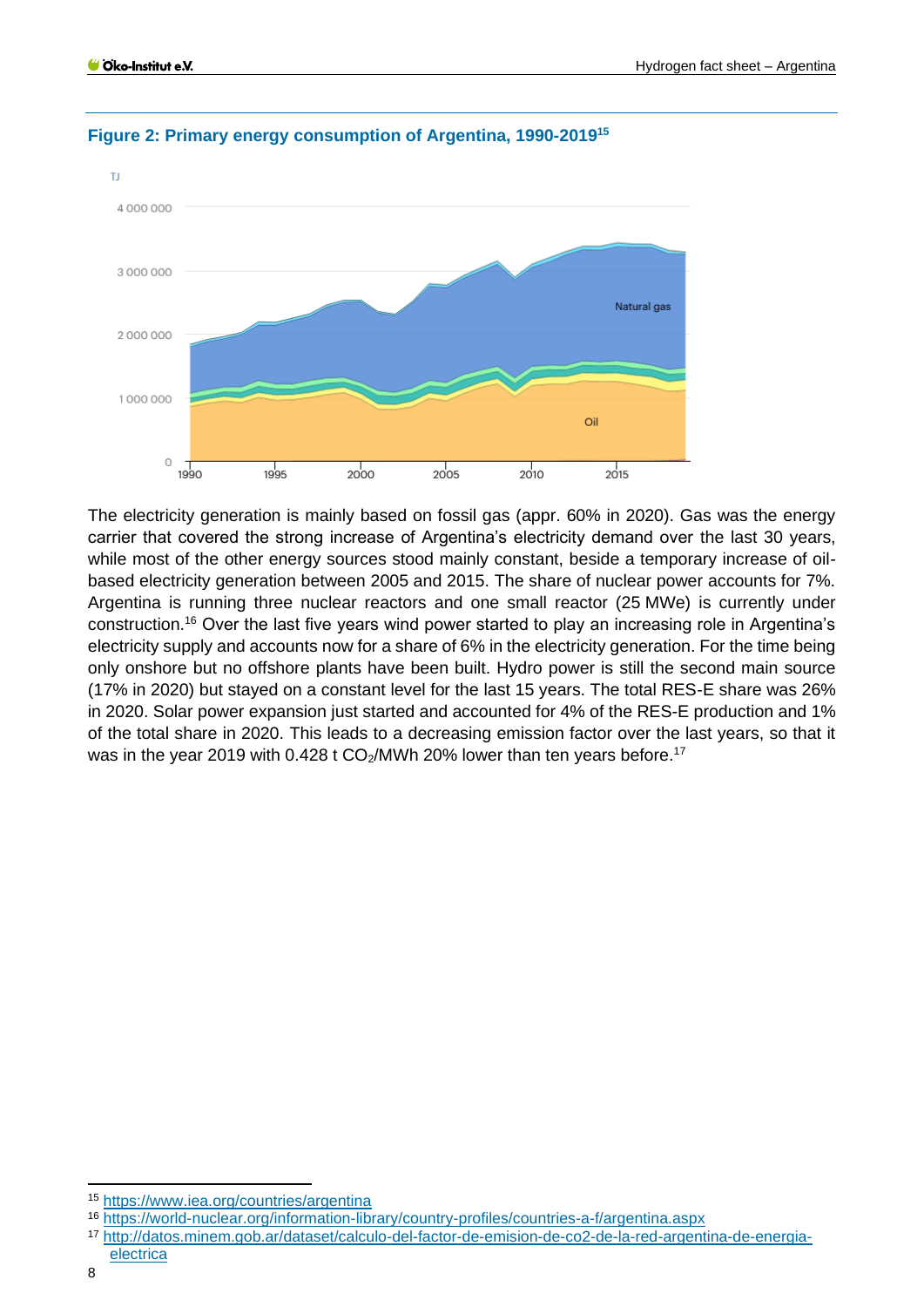

#### <span id="page-8-2"></span>**Figure 3: Argentina's power mix, 1990-2020<sup>18</sup>**

## <span id="page-8-0"></span>**2.2 Import and export**

Argentina is a net-importer of fossil gas; its gas imports are approx. 100 times higher than its exports.<sup>19</sup> Argentina's only import country for fossil gas in gaseous state is Bolivia and the main export country is Chile  $(90\%)^{20}$ . Details on LNG imports can be found in chapter [7.](#page-16-0) The trade with crude oil only plays a minor role as only 2% of consumption are imported and only 7% of production are exported.

Argentina is also a net-importer of electricity. Imports increased over the last years and accounted for 11 TWh in 2019.<sup>21</sup> 85% of the imports are received from Paraguay and 15% from Uruguay while all exports are going to Brazil.<sup>22</sup> This is because Argentina shares with Paraguay the binational hydro power plant Yacyreta. According to the treaty 50% of the energy generated corresponds to each country but as Paraguay so far does not need this electricity, Argentina demands almost all the energy from this power plant of (Total capacity of 3.100 MW/20.000 GWh annual generation). In the case of Uruguay, these imports correspond to the other binational hydroelectric power plant Salto Grande.

### <span id="page-8-1"></span>**2.3 Forecasts**

The renewable energy law sets a target of 20% RES-E share by the year 2025.<sup>23</sup> For this target big hydropower is excluded (> 50 MW). If hydro power and demand remain on the current level the total

<sup>22</sup> <https://oec.world/en/profile/bilateral-product/electricity/reporter/arg>

<sup>18</sup> <https://www.iea.org/countries/argentina>

<sup>19</sup> <https://www.worldometers.info/gas/argentina-natural-gas/>

<sup>20</sup> <https://oec.world/en/profile/bilateral-product/natural-gas-in-gaseous-state/reporter/arg>

<sup>21</sup> <https://www.iea.org/data-and-statistics/data-product/world-energy-statistics-and-balances>

<sup>23</sup> [http://www.energia.gob.ar/contenidos/archivos/Reorganizacion/renovables/legislacion/ARGENTINA\\_-](http://www.energia.gob.ar/contenidos/archivos/Reorganizacion/renovables/legislacion/ARGENTINA_-_Renewable_Energy_Law_Act_27191_(English_version).pdf) Renewable Energy Law Act 27191 (English version).pdf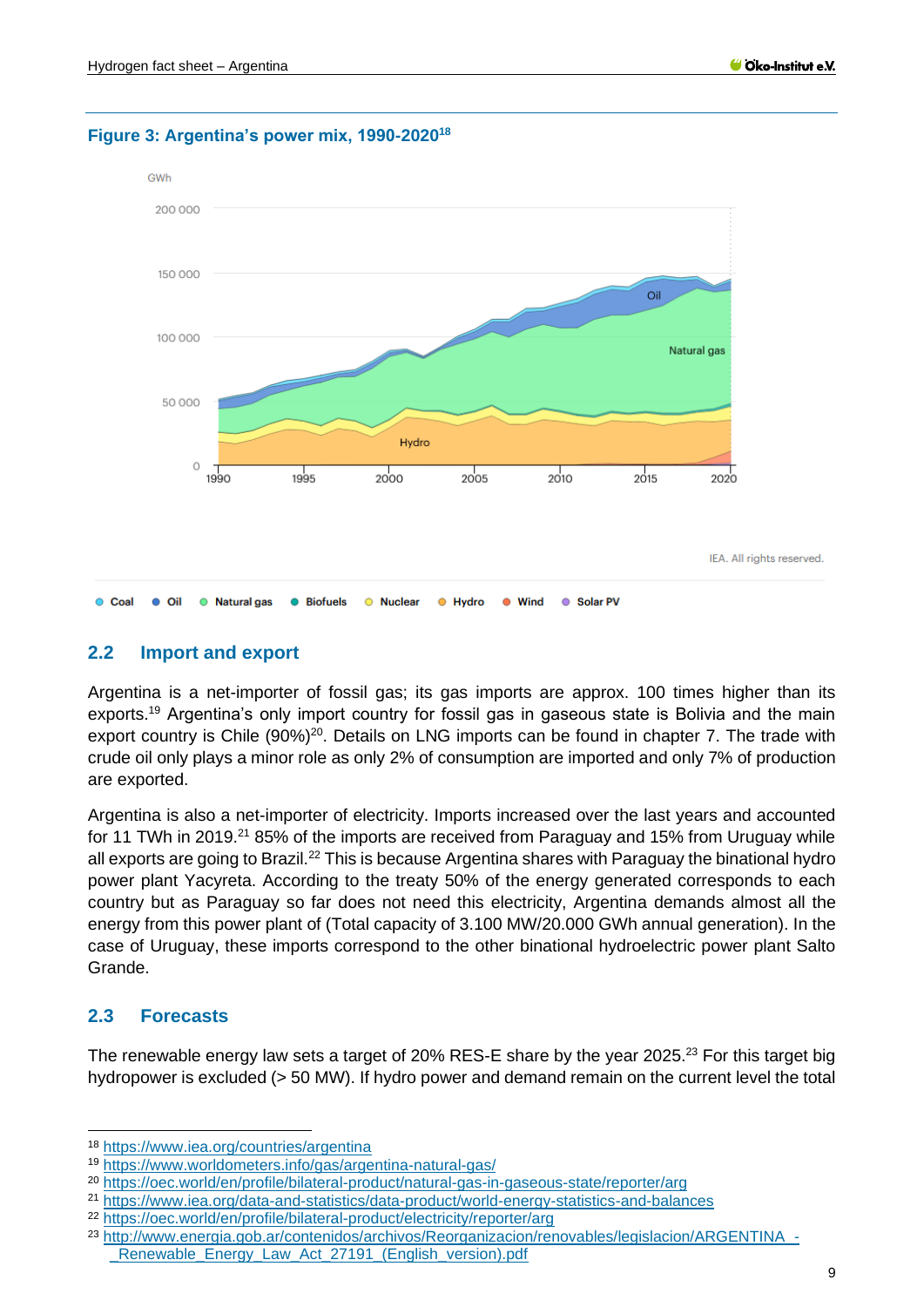RES-E share target could be estimated to 37% for 2025. After the renewable energy law was implemented in Both

The RES schemes RenovAR and Mercado a Término de Energía Eléctrica deFuente Renovable (MATER) showed significant impact on a rapid scale up of wind and solar capacity since 2015. But despite large and cheap potential for wind and solar power it is unclear whether this development will continue in the next years and if the 2025 target could be achieved as there are seen several challenges. New Climate Institute pointed out four main areas with challenges for the renewable expansion in their report published on September 2020.<sup>24</sup> (1) The macro-economic situation is critical due to successive economic crises and increasing cost of capital. This situation reduced the attractiveness of RES projects while the RenovAr scheme could not achieve a robust and sustainable renewable market. (2) Focusing on the exploration of domestic gas resources was meant to ensure economic growth and security of supply but turned into economically vulnerable projects with the potentially need for subsidies. These could lead to a shift of subsidies from renewable to fossil sources. (3) Argentina's transmission grid infrastructure is too weak for the current and the upcoming expansion of renewable which results in several power outages. On the one hand side investments in grid infrastructure were not sufficient for the growth of renewables. On the other side there are several geographical challenges for a stable and Pan-Argentina transmission grid as it is a large country (3,700 km from North to South) with a population and thus also the electricity demand concentrated in a few arears with larger cities. (4) Clear political signals to continue the support of renewables (and not focusing on fossil gas) from the current government is missed while the unit responsible for renewable energy was downgraded from a Sub-Secretariat to a Directorate.

## <span id="page-9-0"></span>**3 Decarbonization and RES policies**

Argentina is among the group of countries that have announced plans to become net-zero by 2050. Argentina's Nationally Determined Contribution (NDC), submitted in 2016, states that the country's emissions will be limited to 483 Mt CO2eq by the year 2030<sup>25</sup>, which would constitute an increase of roughly one third (in 2016, Argentina's total emissions amounted to about 364 Mt CO2eq.<sup>26</sup>). With international support, a conditional target of 369 Mt CO2eq is envisaged, according to the INDC. Relative to business-as-usual projections included in the NDC, the unconditional and conditional pledges correspond to 18% rand 37% reductions, respectively.

On the national level, in late 2019 minimum budgets for actions related to adaptation to and mitigation of climate change (such as a national system for monitoring emissions) have been decided (Law 27.520). The respective law also establishes a National Climate Cabinet of Climate Change to coordinate different areas of government and monitor their progress and calls for the elaboration of specific strategies, measures, policies, and instruments as part of the 'National Plan for Adaptation and Mitigation of Climate Change'. These have been developed in the form of specific plans for energy, transport, agriculture, industry and forestry.

In January 2018, Argentina implemented a carbon tax of 10 USD/tCO2e for most liquid fuels sold in Argentina (Law 27.430). In 2019, the tax decreased to 5 USD/tCO2e, but extended to other fossil fuels (fuel oil, petroleum coke and coal)<sup>27</sup>. Fuel oil, mineral coal, and petroleum coke, started with at 10% of the full tax rate, to be increased by 10 percentage points per year (to reaching the full rate in

<sup>24</sup> [https://newclimate.org/wp-content/uploads/2020/12/Impact-of-Cost-Progressions-on-Argentinas-NDC-](https://newclimate.org/wp-content/uploads/2020/12/Impact-of-Cost-Progressions-on-Argentinas-NDC-Governance-Report.pdf)[Governance-Report.pdf](https://newclimate.org/wp-content/uploads/2020/12/Impact-of-Cost-Progressions-on-Argentinas-NDC-Governance-Report.pdf)

<sup>25</sup> <https://www4.unfccc.int/sites/NDCStaging/pages/Party.aspx?party=ARG>

<sup>26</sup> <https://unfccc.int/documents/201965>

<sup>&</sup>lt;sup>27</sup> However, the tax was not directly decreased to 5 USD/tCO2 by the government. Indirectly it decreased (in USD) since the tax values in 2017 were fixed in pesos ARG and are subject to a trimestral update depending on inflation/IPC. Inflation increased at a different speed than exchange rates, which results in the indirect tax decrease in USD.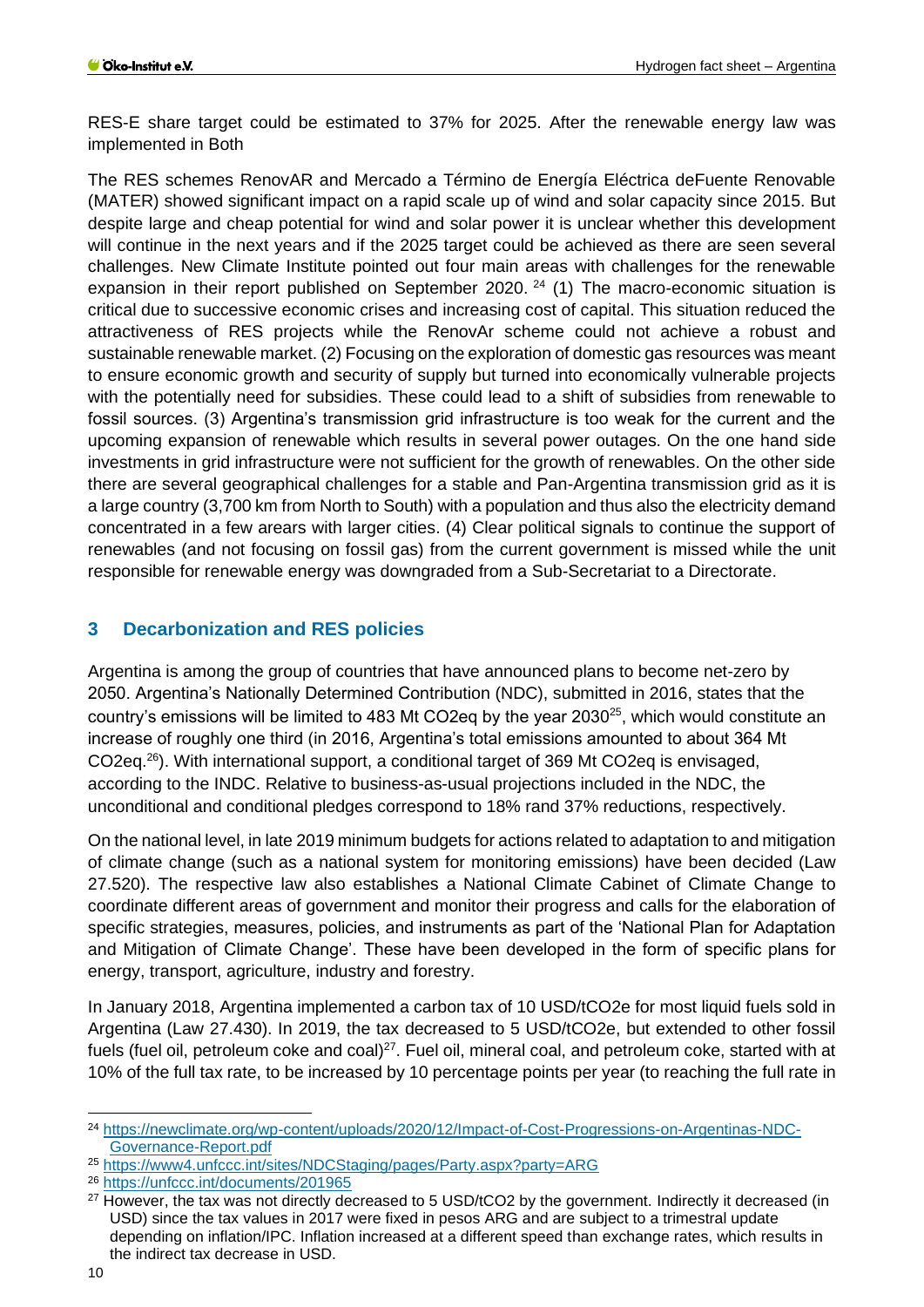2028). The tax, which covers about 20% of national GHG emissions, neither includes fossil gas nor international aviation and shipping $^{28}$ .

Several laws are in place to foster the use of renewable energy. The law on renewable energy (Law 271.91)<sup>29</sup> requires 16% of all electricity consumed nationally must be generated from renewable sources by the end of 2021. This target will be increased to 18% by 2023 and 20% by 2025. The Fund for the Development of Renewable Energies is established to provide financial support for RE, inter alia by means of feed-in tariffs.

Other climate-relevant laws include a mandate that all gasoline produced and consumed in Argentina must be composed of at least 5% biofuels (Law 26.093) and a sales ban for incandescent light bulbs (Law 26.473). Finally, a Presidential Decree (140/2007) declared in 2007 decree declares rational and efficient energy use a national priority and calls for, inter alia, information campaigns, labeling schemes for appliances, energy certification for newly constructed residences and improved management of public transport.

However, in parallel to the expansion of renewable energy sources, Argentina also plans to massively increase its production of fossil fuels, in particular fossil gas. For instance, the national energy plan aims to create up to double the production of fossil gas by 2023 by further developing Vaca Muerta<sup>30</sup>, the second largest known non-conventional gas reserves in the world. To combat the economic consequences of the Covid pandemic, the Argentina government has increased subsidies for fossil fuel industries. This support has – alongside the deterioration of the overall macro-economic situation, high capital costs, bottlenecks of transmission infrastructure and lack of political commitment to climate policy – slowed down the roll-out of renewable energy sources in recent years (New Climate 2020).

## <span id="page-10-0"></span>**4 Hydrogen sector in Argentina**

Argentina currently uses about 330,000 tons of grey hydrogen per year<sup>31</sup>. The largest part, more than 300,000 tons are used in the petrochemical industry for refineries to lower the sulfur content of diesel fuels. The chemical industry makes up the largest share of the remainder with more than 25,000 tons per year.

The hydrogen employed is almost entirely self-produced by these industries, only 2% of produced hydrogen is marketed. A small share of 0.3% is used for power generation. Some relatively smallscale projects produce green hydrogen. For instance, Hychico<sup>32</sup> has been running a wind-powered hydrogen plant in Comodoro Rivadavia City, in Chubut Province, since 2008. The Hychico plants is also used to test possibilities for transport and storage of hydrogen. It includes a pipeline of roughly 15 kilometers towards depleted gas wells as test sites for storage.

Other small-scale pilot plants are undertaken by the Institute for Hydrogen Technology and Sustainable Energies related to producing hydrogen from biomass, and by the Institute for Energy and Sustainable Development focusing on blending hydrogen with compressed fossil gas for public and freight transport. (The Oxford Institute for Energy Studies 2021)

<sup>29</sup> [https://climate-](https://climate-laws.org/rails/active_storage/blobs/eyJfcmFpbHMiOnsibWVzc2FnZSI6IkJBaHBBaDhJIiwiZXhwIjpudWxsLCJwdXIiOiJibG9iX2lkIn19--60f7eef4bcbe53d7ecb81be2309e2adf5c01e2f3/f)

[laws.org/rails/active\\_storage/blobs/eyJfcmFpbHMiOnsibWVzc2FnZSI6IkJBaHBBaDhJIiwiZXhwIjpudWxs](https://climate-laws.org/rails/active_storage/blobs/eyJfcmFpbHMiOnsibWVzc2FnZSI6IkJBaHBBaDhJIiwiZXhwIjpudWxsLCJwdXIiOiJibG9iX2lkIn19--60f7eef4bcbe53d7ecb81be2309e2adf5c01e2f3/f) [LCJwdXIiOiJibG9iX2lkIn19--60f7eef4bcbe53d7ecb81be2309e2adf5c01e2f3/f](https://climate-laws.org/rails/active_storage/blobs/eyJfcmFpbHMiOnsibWVzc2FnZSI6IkJBaHBBaDhJIiwiZXhwIjpudWxsLCJwdXIiOiJibG9iX2lkIn19--60f7eef4bcbe53d7ecb81be2309e2adf5c01e2f3/f)

<sup>28</sup> <https://climateactiontracker.org/countries/argentina/policies-action/>

<sup>30</sup> <https://www.argentina.gob.ar/economia/energia/vaca-muerta>

<sup>31</sup> [https://y-tec.com.ar/wp-content/uploads/2020/08/H2AR-Presentaci%C3%B3n](https://y-tec.com.ar/wp-content/uploads/2020/08/H2AR-Presentaci%C3%B3n-lanzamiento_INGL%C3%89S.pdf)[lanzamiento\\_INGL%C3%89S.pdf](https://y-tec.com.ar/wp-content/uploads/2020/08/H2AR-Presentaci%C3%B3n-lanzamiento_INGL%C3%89S.pdf)

<sup>32</sup> <http://www.hychico.com.ar/eng/hydrogen-plant.html>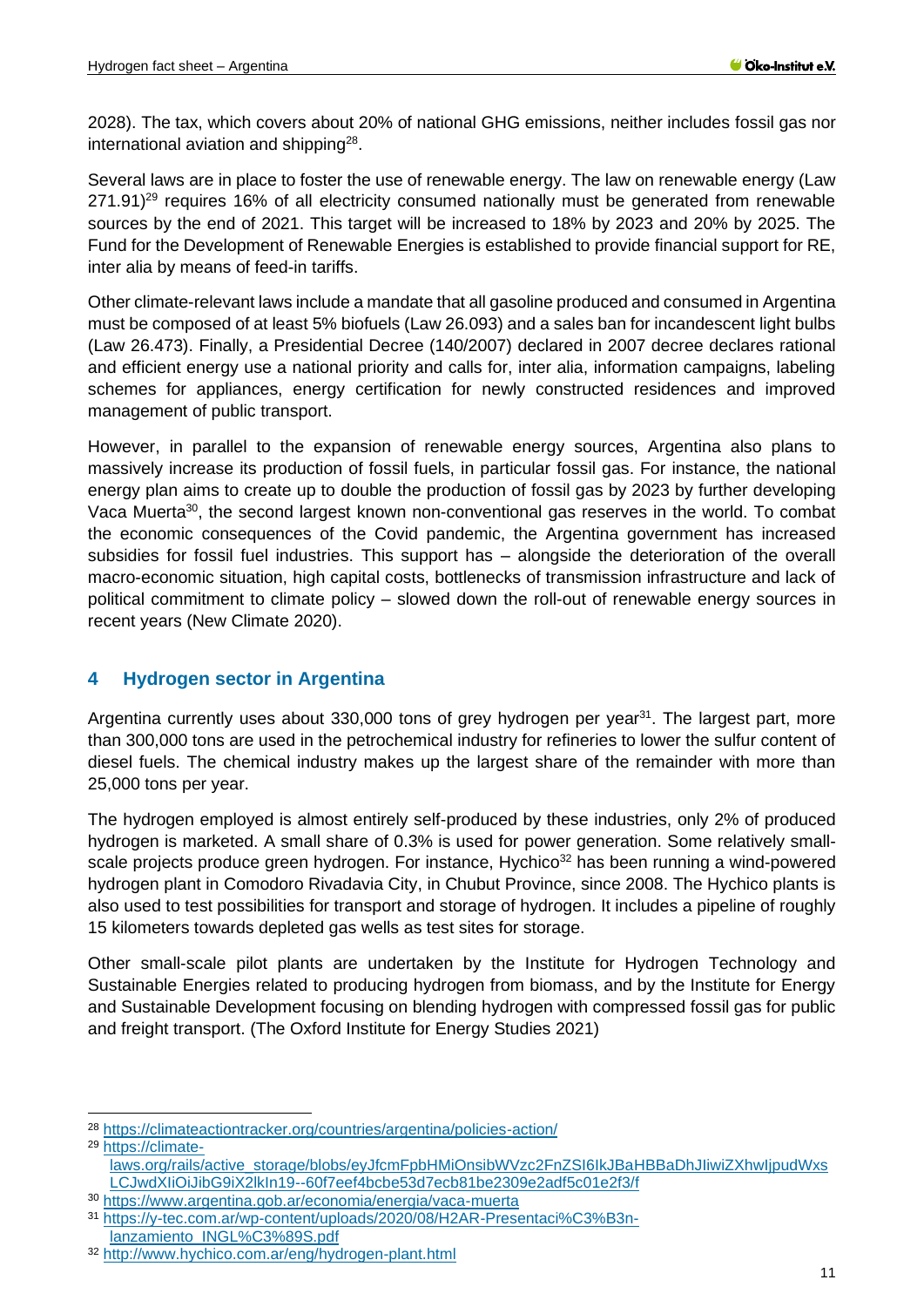## <span id="page-11-0"></span>**5 Hydrogen strategies & support schemes**

A law to declare hydrogen a national interest and promote its use and technological development had already been passed in 2006, but never entered into force (Law 26.123).

In late 2021, shortly after COP26, the Argentine government signed a Memorandum of Understanding with the Australian energy company Fortalesco regarding the development of hydrogen production capacity in Rio Negro, Patagonia. In a pilot project, US\$ 1.2 bn shall be invested until 2024. By 2030, total investment of US\$ 4.8 bn for 3 large-scale wind farms with a potential of 2.000 MW shall produce 2.2 mio tons of green hydrogen per year. Fortelesco allegedly seeks support from the government for this project by means of tax breaks and a free zone. In a similar vein, the state-owned energy conglomerate IEASA has signed an agreement with Fraunhofer Institute<sup>33</sup> to start developing a wind-powered green hydrogen hub on an area of about 200 hectares in the Bahía Blanca area.

The Consejo Ecónomico y Social (Economic and Social Council) has tendered three major studies, to be released in 2022, to prepare the country's hydrogen strategy. This roadmap aims to create 15,000 direct jobs related to green hydrogen, and 40,000 to 50,000 indirect ones, by 2030. It also mentions the potential for international cooperation with countries that might become major hydrogen importers, such as Germany and Japan.

The growing importance of hydrogen in Argentina is also underlined by the emergence of networks to align the activities of key actors. These networks include the H2ar Consortium<sup>34</sup>, which comprises more than 60 companies (such as utilities, oil refiners, gas distributors and automotive) and the PlataformaH2 Argentina (which promotes dialogue between academia, civil society and industry associations).

## <span id="page-11-1"></span>**6 Potentials for hydrogen production**

## <span id="page-11-2"></span>**6.1 Green hydrogen**

Argentina's electricity system is based mainly on thermal power plants fueled by oil or fossil gas (see section [2\)](#page-6-0). Smaller shares are contributed by nuclear energy and renewable energy (mainly hydro power). According to the high share of electricity generation based on fossil fuels, the specific  $CO<sub>2</sub>$ emissions for the electricity grid mix is as high as  $428$  gCO<sub>2</sub>/kWh<sup>35</sup> (compared to EU average in 2017 was 303 gCO<sub>2</sub>/kWh). Grid integrated production of hydrogen using electrolysis would therefore account for high GHG emissions associated with the hydrogen and exceed the RED II threshold of a reduction of 70% related to the fossil comparator.

However, looking into the potentials for production of hydrogen based on renewable electricity, Argentina has vast potentials. Sigal et al. (2014) estimate that Argentina could produce almost 1 billion tons of hydrogen per year from solar, wind and biomass, a potential close to that of the) US.

Especially volumetric potentials of renewable electricity based on wind and solar are large and production costs low due to high capacity-utilization levels. Large areas in Argentina have wind speeds of almost 10m/s at a hight of 150 meters above ground. This compares to the coast lines of the northern sea in Europe. The wind speeds increase from northern regions with, in average 7.5

<sup>34</sup> <https://y-tec.com.ar/en/h2ar-consortium/>

<sup>33</sup> [https://www.ieasa.com.ar/index.php/ieasa-firma-un-acuerdo-con-el-instituto-fraunhofer-para-el-desarrollo](https://www.ieasa.com.ar/index.php/ieasa-firma-un-acuerdo-con-el-instituto-fraunhofer-para-el-desarrollo-del-primer-proyecto-de-hidrogeno-verde-a-gran-escala-en-la-republica-argentina/)[del-primer-proyecto-de-hidrogeno-verde-a-gran-escala-en-la-republica-argentina/](https://www.ieasa.com.ar/index.php/ieasa-firma-un-acuerdo-con-el-instituto-fraunhofer-para-el-desarrollo-del-primer-proyecto-de-hidrogeno-verde-a-gran-escala-en-la-republica-argentina/)

<sup>35</sup> [http://datos.minem.gob.ar/dataset/calculo-del-factor-de-emision-de-co2-de-la-red-argentina-de-energia](http://datos.minem.gob.ar/dataset/calculo-del-factor-de-emision-de-co2-de-la-red-argentina-de-energia-electrica)[electrica](http://datos.minem.gob.ar/dataset/calculo-del-factor-de-emision-de-co2-de-la-red-argentina-de-energia-electrica)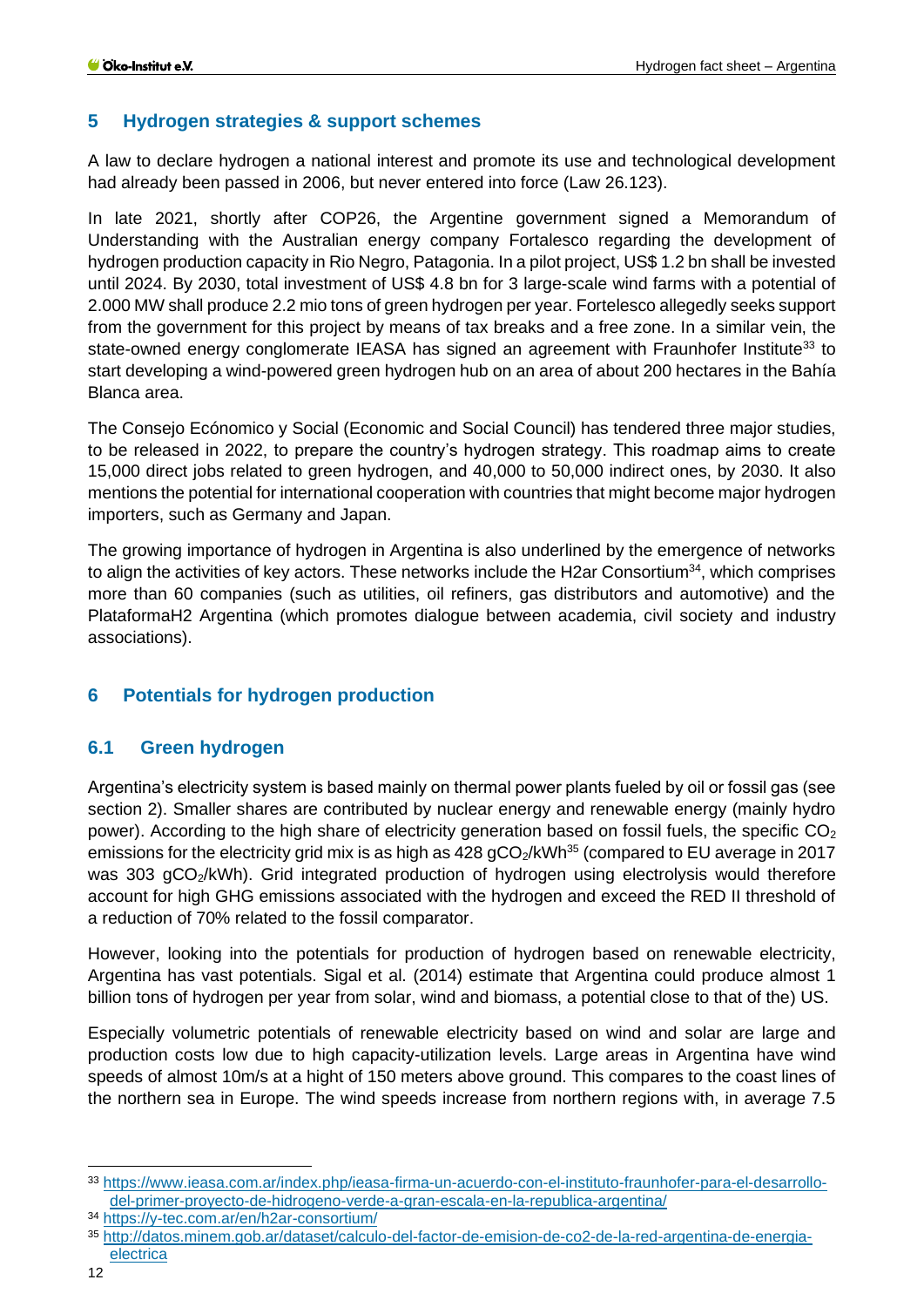m/s up to 11 m/s in the most southern parts of Argentina (compare to [Figure 4\)](#page-12-0). Offshore wind speeds reach values of up to 12 m/s in large areas.

<span id="page-12-0"></span>

Source[: https://globalwindatlas.info/](https://globalwindatlas.info/) under the Creative Commons Attribution 4.0 International license

For solar power, Argentina has very large areas with solar capacity usage values of more than 1,700 kWh/kWp. Those numbers are comparable to Spain or Italy. Even in southern regions of Argentina the values are still high with about 1,500 kWh/kWp. Compared to other countries, solar irradiation in Argentina does not show major local variation (compare [Figure 5\)](#page-13-1).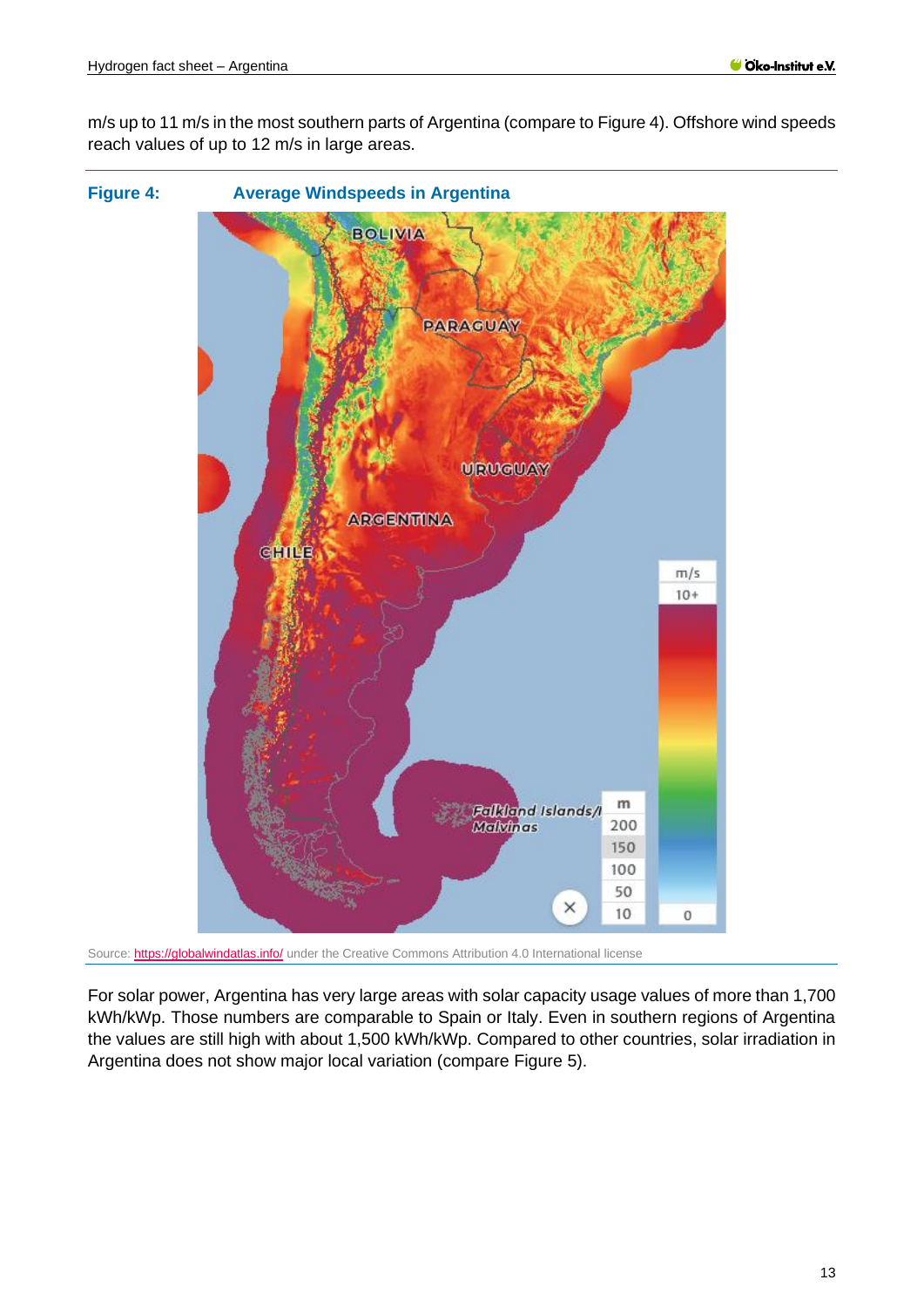<span id="page-13-1"></span>

Source[: https://globalsolaratlas.info](https://globalsolaratlas.info/) under the Creative Commons Attribution 4.0 International license

The PtX Atlas of Fraunhofer IEE<sup>36</sup> expects production potentials for green hydrogen (that take into account availability of water and considers only suitable areas for electricity production) of about 14,000 TWh. This potential compares to about 600 TWh for Morocco or 2,500 TWh for Saudi-Arabia. Based on this data and the vast RES-E potentials within the country it can be expected that large potentials for exporting hydrogen and derivatives are available.

## <span id="page-13-0"></span>**6.2 Blue hydrogen**

Argentina has domestic conventional gas reserves and produces fossil gas. Most of the energy consumption in the country is based on fossil gas. World Bank data shows that Argentina exports petroleum gas but also imports petroleum gas. Compared to other export goods, petroleum gas is not a significant export good (only 1,2% of export value).

The domestic conventional gas reserves are not large compared to the domestic demand (reserves can cover demand for 8 years) however, there is a large potential for unconventional shale gas. According to wintershall-DEA<sup>37</sup>, Argentina unconventional gas resources (shale gas) rank second in

<sup>36</sup> <https://maps.iee.fraunhofer.de/ptx-atlas/>

<sup>37</sup> <https://wintershalldea.com/en/where-we-are/argentina>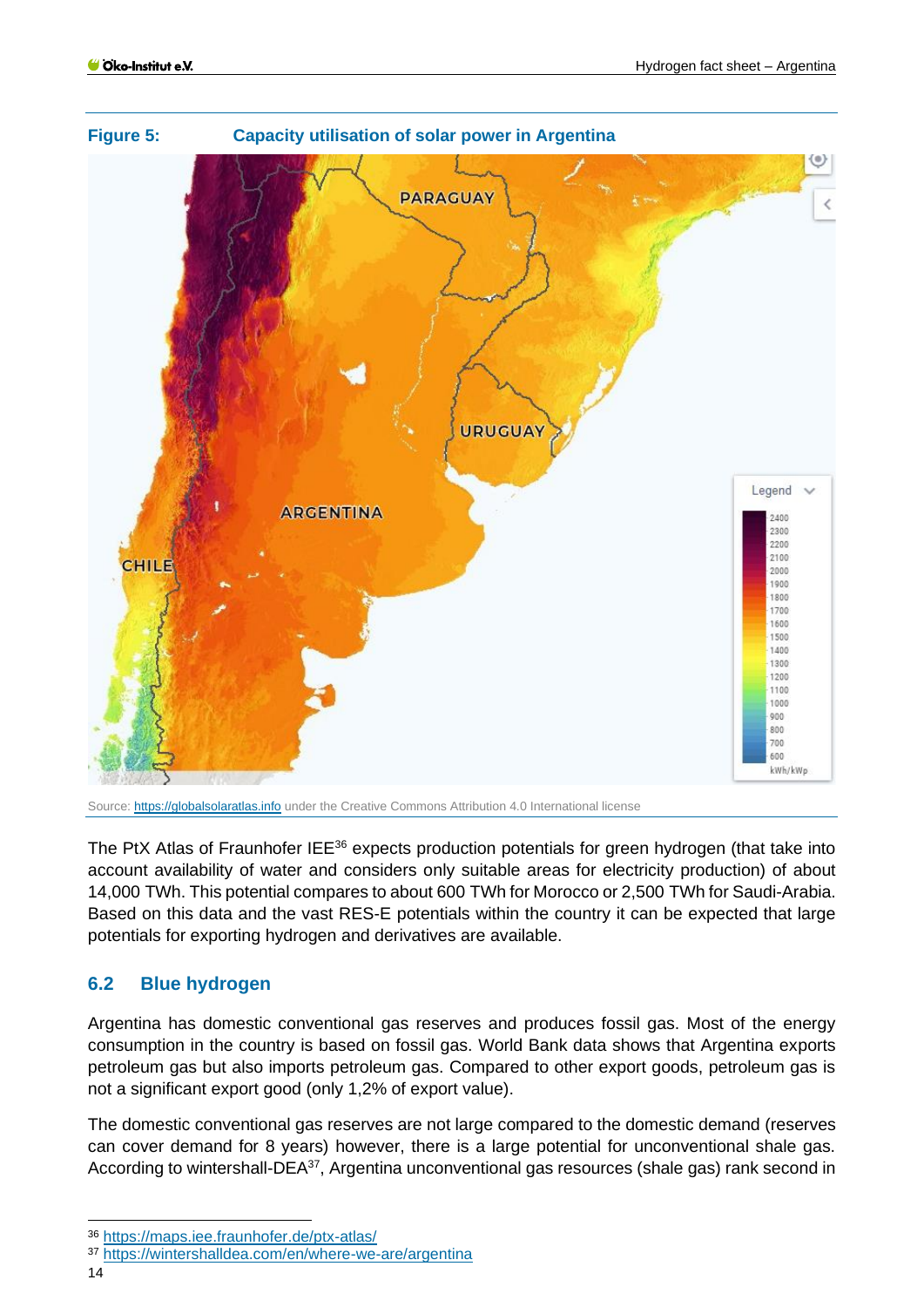the world. These resources are mainly untapped until now. The Secretaria de Gobierno de Energiá published in its "Argentina Energy Plan" numbers of strongly increasing production of unconventional gas<sup>38</sup>. One of the main six objectives within this strategy is to double fossil gas production in five years from 2018 onwards. This strategy includes exporting unconventional gas into the world.

Argentina produces grey hydrogen already and is experienced in steam methane reforming. However, there are no current CCS projects<sup>39</sup> in operation. The climate tracker states that there is also no regulatory framework or strategy for the application of CCS in place. The Secretaria de Gobierno de Energiá published in its "Argentina Energy Plan" no detailed information if blue hydrogen based on unconventional gas is expected to be achievable.

One major obstacle for blue hydrogen addressed in The Oxford Institute for Energy Studies (2021) is the reduced access to funding and high costs which is very relevant for large industry projects such as CCS projects. High cost of capital and lack of investments are mainly due to weak governance and high uncertainties for investors.

The gas pipeline network is developed and connects the major fossil gas sources and the demand centers. This infrastructure could be used to transport fossil gas to SMR facilities and produce blue hydrogen.

## <span id="page-14-0"></span>**6.3 Other forms of hydrogen production**

Coal production and **coal gasification** is not a major hydrogen production route to be expected for Argentina. However, in 2013 to 2015 a project aiming at underground coal gasification has been developed<sup>40</sup>. To date it is not clear what the status of this project is.

Argentina has three nuclear power plants which could be used to produce **pink hydrogen**. However, no current projects are public, that consider this form of hydrogen production. The Institute for Energy and Sustainably Development of the National Nuclear Energy Commission (CENA) do partly focus their work on pink hydrogen, however.

Biogas and biomethane is a relevant source of energy in Argentina. However, biomethane is currently blended with fossil gas. Projects looking into hydrogen production from biomass are not known of.

## <span id="page-14-1"></span>**6.4 Hydrogen production costs**

Due to large potentials to generate renewable power at low costs, a recent study suggests that green hydrogen in Patagonia could be produced at costs of around USD 2 /kgH<sub>2</sub> (Armijo und Philibert 2020). The same study also points to the advantages of producing green ammonia at costs close to those of conventional ammonia from fossil fuels. This trend can also be derived from the data published by EWI (2020) as displayed in the following table and diagram. Especially due to high transport costs the overall landing costs of hydrogen from Argentina will be relatively high. This might lead to a focus on other molecules and substances such as ammonia, methanol or e-fuels. This strategy is for example considered by other south American countries such as Chile.

<sup>38</sup> [http://www.energia.gob.ar/contenidos/archivos/Reorganizacion/planeamiento/argentina-energy-plan\\_.pdf](http://www.energia.gob.ar/contenidos/archivos/Reorganizacion/planeamiento/argentina-energy-plan_.pdf) <sup>39</sup> <https://co2re.co/FacilityData>

<sup>40</sup> <https://delmogroup.com/claromeco-basin-ucg>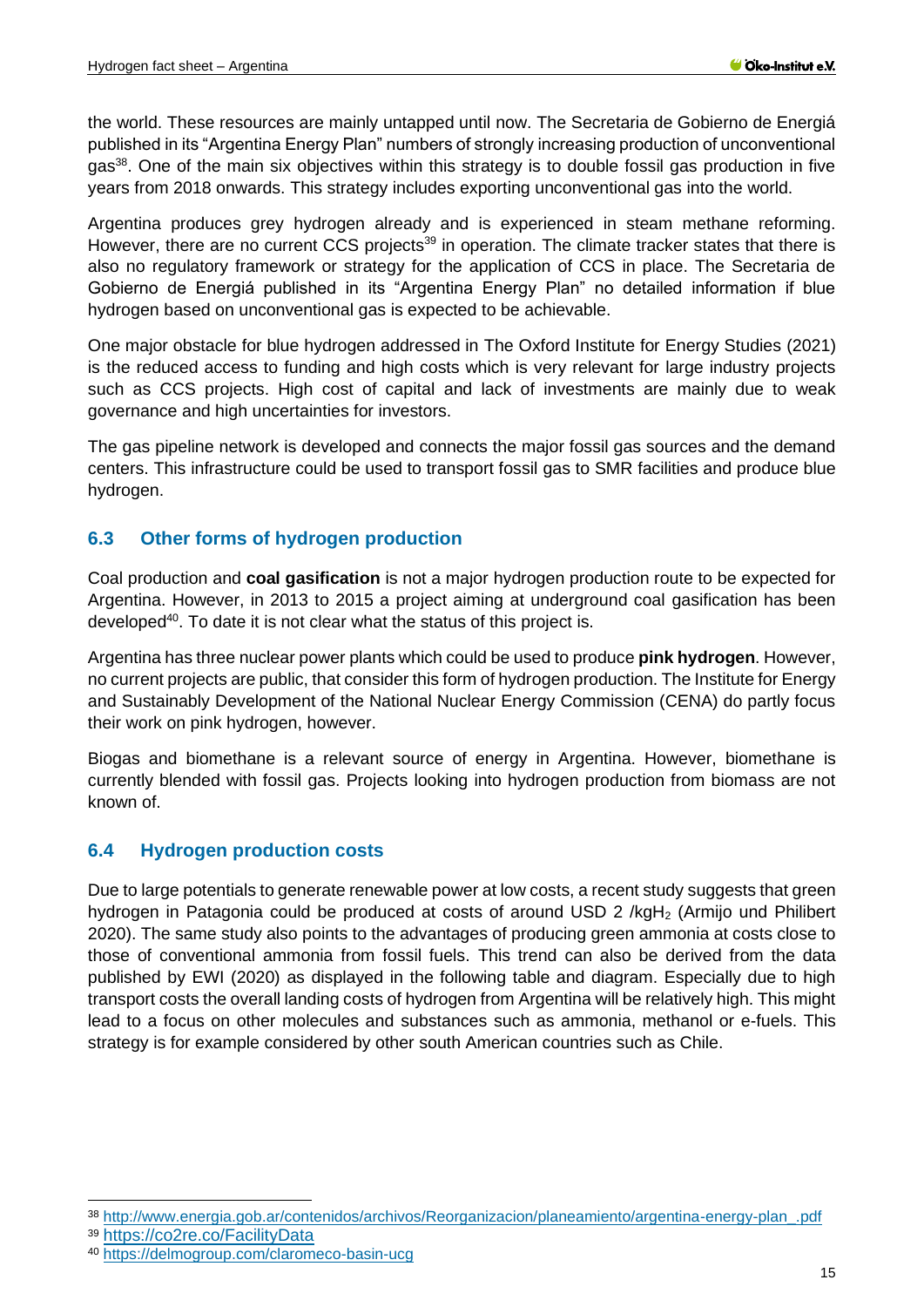| Origin - Destination, Distance,<br>(Mode) | Costs (USD/kgH <sub>2</sub> ) | 2030        | 2040        | 2050        |
|-------------------------------------------|-------------------------------|-------------|-------------|-------------|
| Morocco - Spain                           | Total supply:                 | $2.2 - 4.3$ | $1.7 - 3.6$ | $1.2 - 3.1$ |
| 750 km                                    | LCOH:                         | $2.0 - 4.1$ | $1.5 - 3.4$ | $1.0 - 2.9$ |
| (low cost new pipeline)                   | Transport:                    | 0.2         | 0.2         | 0.2         |
| Morocco - Spain                           | Total supply:                 | $3.7 - 5.8$ | $3.0 - 5.0$ | $2.2 - 4.2$ |
| 39 km                                     | LCOH:                         | $2.0 - 4.1$ | $1.5 - 3.4$ | $1.0 - 2.9$ |
| (ship)                                    | Transport:                    | 1.7         | $1.5 - 1.6$ | $1.2 - 1.3$ |
| Saudi Arabia - Italy                      | Total supply:                 | $3.7 - 6.1$ | $3.0 - 5.2$ | $2.2 - 4.3$ |
| 3042 km                                   | LCOH:                         | $1.9 - 4.2$ | $1.4 - 3.5$ | $1.0 - 3.0$ |
| (ship)                                    | Transport:                    | $1.8 - 1.9$ | $1.6 - 1.7$ | 1.3         |
| USA - Netherlands                         | Total supply:                 | $4.1 - 5.8$ | $3.2 - 4.8$ | $2.4 - 3.9$ |
| 8050 km                                   | LCOH:                         | $2.2 - 3.7$ | $1.6 - 3.1$ | $1.1 - 2.6$ |
| (ship)                                    | Transport:                    | 2.0         | $1.6 - 1.7$ | 1.3         |
| Canada - Netherlands                      | Total supply:                 | $4.0 - 5.4$ | $3.3 - 4.5$ | $2.7 - 3.7$ |
| 5148 km                                   | LCOH:                         | $2.2 - 3.6$ | $1.8 - 2.9$ | $1.5 - 2.5$ |
| (ship)                                    | Transport:                    | $1.8 - 1.9$ | $1.5 - 1.6$ | $1.2 - 1.3$ |
| Argentina - Netherlands                   | Total supply:                 | $4.7 - 6.6$ | $4.0 - 5.6$ | $3.2 - 4.6$ |
| 13,751 km                                 | LCOH:                         | $2.3 - 4.2$ | $1.9 - 3.4$ | $1.6 - 2.9$ |
| (ship)                                    | Transport:                    | $2.3 - 2.4$ | 2.1         | $1.6 - 1.7$ |

# **Tabelle 1: Landing costs of hydrogen**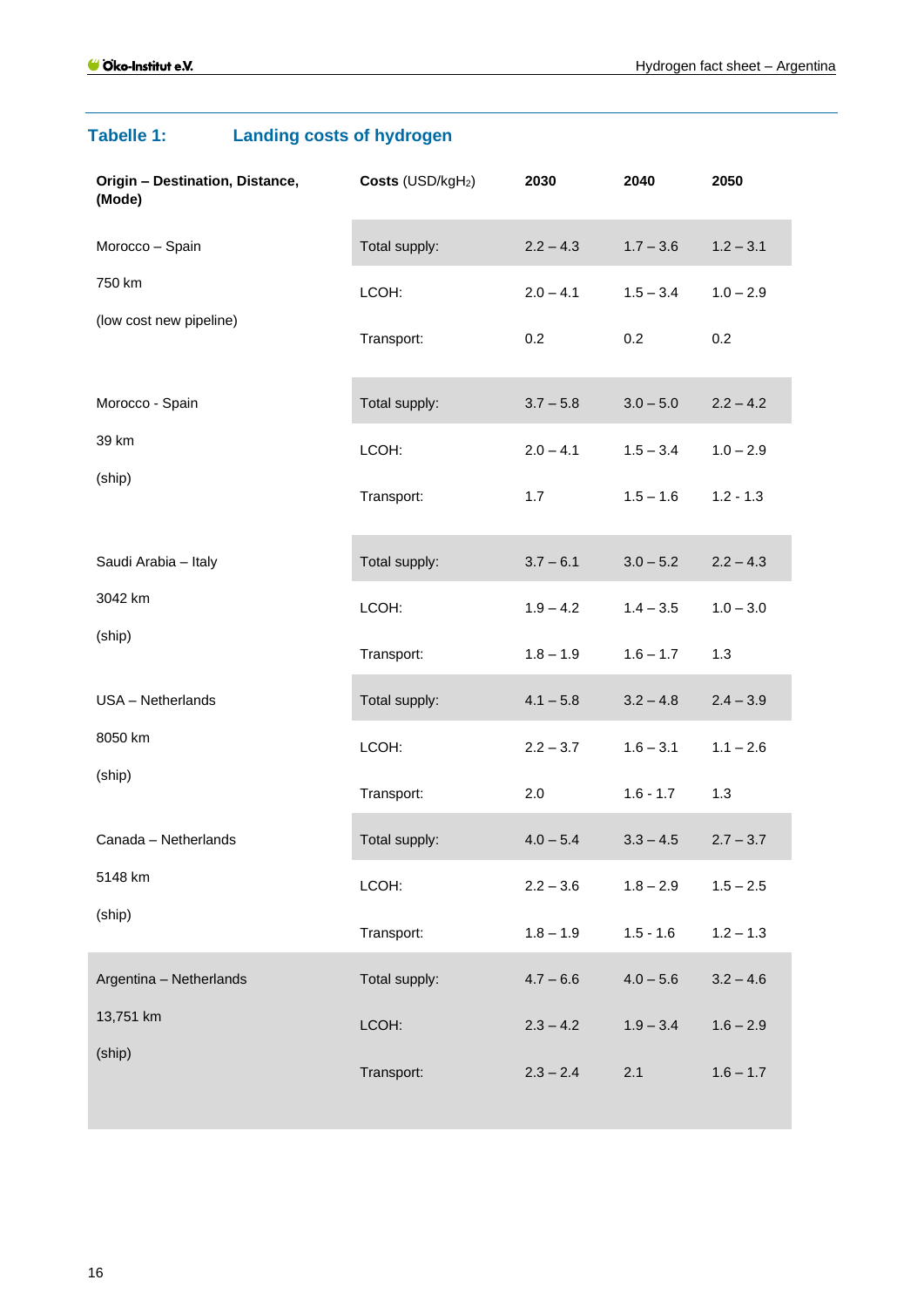

Source: own compilation based on data from EWI (2020) Note: X in the Boxplots marks the average supply cost value.

## <span id="page-16-0"></span>**7 Hydrogen transport to the EU**

Green hydrogen produced in Argentina would need to be transported to the EU by ship. Even though Argentina exports fossil gas to neighboring countries via pipelines, it does not export liquefied fossil gas (LNG). YPF, the country's biggest fossil gas producer, is conducting preliminary studies to build up terminals for LNG exports<sup>41</sup>. However, according to industry experts Argentina is unlikely to become a major LNG exporter before 2030<sup>42</sup>.

Argentina has two terminals that are used to import natural gas (gas is being re-gasified from LNG on ships located in the port) during times of peak demand in winter. These are the Escobar Terminal at the Paraná River<sup>43</sup>, about 30 miles outside Buenos Aires, and the Exemplar floating storage and regasification unit at Bahía Blanca. Additional LNG imports can be handled via the terminal in Montevideo, Uruguay, and a third domestic terminal to import LNG from Quatar is currently under consideration<sup>44</sup>.

These terminals have direct access to Argentina's fossil gas grid, which might be repurposed to transport green hydrogen. Most important in this regard is the Gasoducto Methanex<sup>45</sup>, which runs through Patagonia, which is destined to be a prime location to produce renewable electricity, to Tierra del Fuego. Electrolysers to produce green hydrogen could then be located close to this pipeline and be supplied with power from nearby solar and wind farms<sup>46</sup>. Alternatively, electrolysers could also be located close to export terminals and run with power from the national grid without the need to use a pipeline.

<sup>41</sup> [https://www.spglobal.com/platts/en/market-insights/latest-news/natural-gas/121021-argentinas-ypf](https://www.spglobal.com/platts/en/market-insights/latest-news/natural-gas/121021-argentinas-ypf-studying-lng-export-for-growing-vaca-muerta-gas-production)[studying-lng-export-for-growing-vaca-muerta-gas-production](https://www.spglobal.com/platts/en/market-insights/latest-news/natural-gas/121021-argentinas-ypf-studying-lng-export-for-growing-vaca-muerta-gas-production)

<sup>42</sup> <https://www.naturalgasintel.com/argentina-lng-export-ambitions-said-unlikely-to-materialize-before-2030/>

<sup>43</sup> <https://www.hydrocarbons-technology.com/projects/escobar-terminal/>

<sup>44</sup> <https://www.reuters.com/article/argentina-lng-idUKN2319264820110323>

<sup>45</sup> [https://excelerateenergy.com/projects/gnl-escobar/ https:/](https://excelerateenergy.com/projects/gnl-escobar/%20%20https:)[/www.gem.wiki/Bahia\\_Blanca\\_LNG\\_Terminal](http://www.gem.wiki/Bahia_Blanca_LNG_Terminal)

<sup>46</sup> [https://www.spglobal.com/platts/en/market-insights/latest-news/natural-gas/121021-argentinas-ypf](https://www.spglobal.com/platts/en/market-insights/latest-news/natural-gas/121021-argentinas-ypf-studying-lng-export-for-growing-vaca-muerta-gas-production)[studying-lng-export-for-growing-vaca-muerta-gas-production](https://www.spglobal.com/platts/en/market-insights/latest-news/natural-gas/121021-argentinas-ypf-studying-lng-export-for-growing-vaca-muerta-gas-production)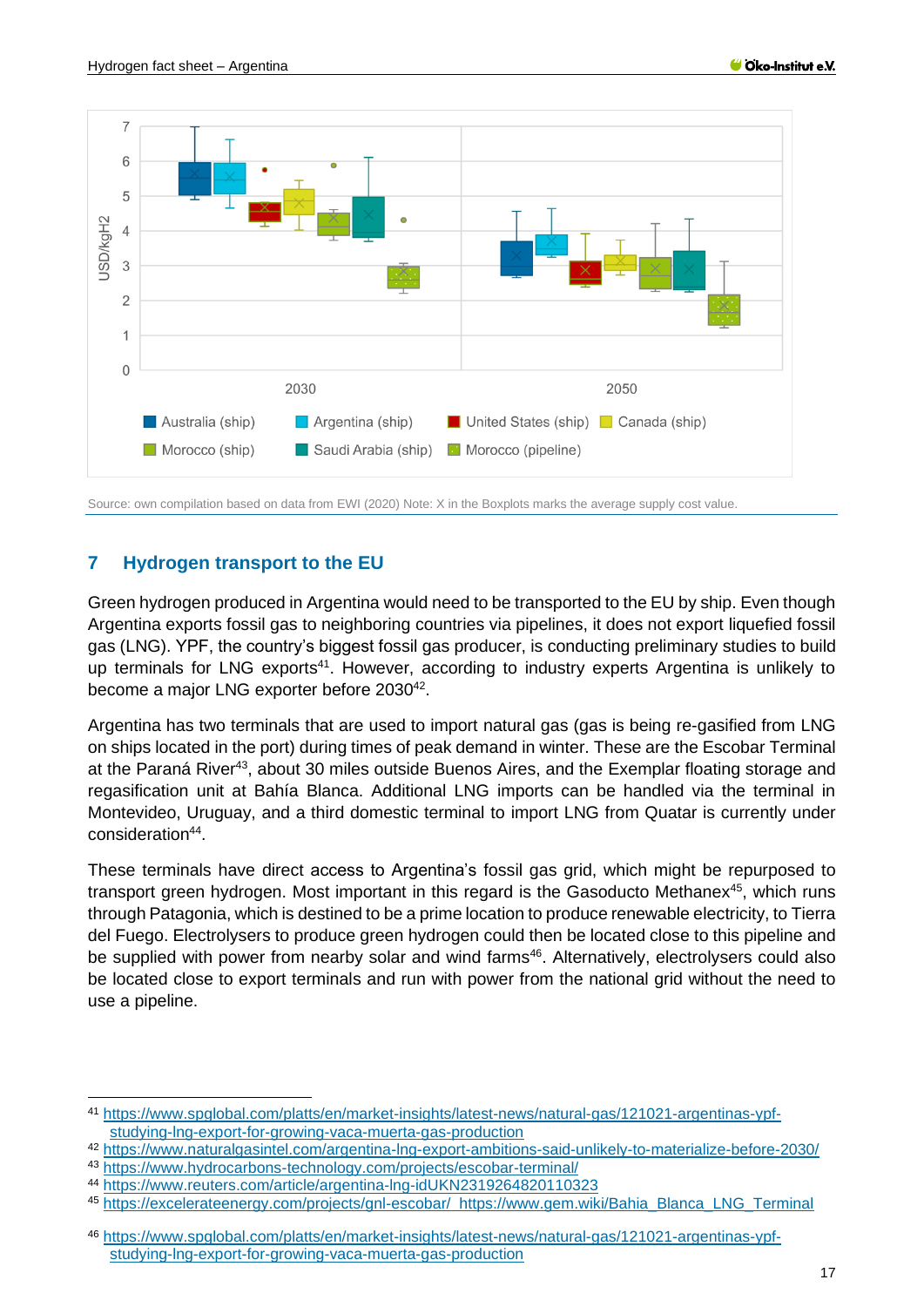Maritime transport of green hydrogen would entail substantial costs of about USD 2 / kg H<sub>2</sub> for final consumers. Depending on the specific assumptions with regard to the costs of producing green hydrogen in Argentina, transport costs amount to between about 50% and 100% of production costs. Whether green hydrogen produced in Argentina will be competitive on the EU market depends to a large extent on whether there is sufficient pipeline capacity to transport green hydrogen from other countries, in particular northern Africa, to the EU. As transport by pipeline is associated with substantially lower costs, producers with access to a pipeline could offer green hydrogen at lower prices than Argentina, even if their production costs are higher. Transport costs by ship would hence render Argentina's advantage in producing renewable power at low costs insufficient to gain a foothold in the EU market.

For exports of methanol and ammonia, which are produced using hydrogen, transport costs are a lesser concern. However, it should be noted that Argentina imports about 60% of fertilizer used for the country's large agricultural sector. In both 2019 and 2020, fertilizer imports amounted to more than 3 million tons, at costs of more than USD 1 billion per year<sup>47</sup>. Ensuring that fertilizer produced with domestic green hydrogen is used to substitute for imports would yield more effective benefits for the climate than exporting ammonia from green hydrogen from Argentina to the EU while at the same time maintaining imports of carbon-intensive fertilizer to Argentina.

## <span id="page-17-0"></span>**8 Sustainability issues**

As envisaged in the report of the Economic and Social Council, green hydrogen would not only be produced for exports and the domestic petrochemical industry, but also to decarbonize transport and as a buffer to stabilize the power grid. Hence, hydrogen could play an important role for the energy transition in Argentina itself. In view of the large potential of cheap RE, it seems unlikely that hydrogen production will delay the phase-out of fossil fuels from Argentina's power grid. However, the lack of political signals and commitments increases uncertainty for investors (New Climate 2020).

A potential sustainability issue arises from the fact that Argentina also considers the production of 'blue' hydrogen from fossil gas in combination with Carbon Capture and Storage (CCS). Even if the use of blue hydrogen as a 'bridge technology' could help build up the hydrogen market, it entails the danger of prolonging the political influence of vested interests associated to fossil gas, thus exacerbating existing lock-ins in fossil fuels. Moreover, if storing carbon entails the risk of leakage, blue hydrogen could have a highly negative effect on the climate.

The hydrogen project proposed by Fortalesco will likely rely on desalination of sea water – thus it will not put pressure on local water resources. Nevertheless, desalination requires additional energy, and it needs to be ensured that the resulting brine will be treated and not cause local environmental problems.

A crucial question is whether production of green hydrogen in Argentina can yield broader benefits for economic development. Besides substantial potentials for low-cost wind and solar power, Argentina is well-equipped with know-how relevant for the production, transport and storage of hydrogen, e.g. through its existing petrochemical industry. If managed well, expanding hydrogen production could help promote industrial development within the 'hydrogen-lithium ecosystem'. However, economic instability could be a substantial challenge to attracting investors.

<sup>47</sup> <https://www.world-today-news.com/what-are-the-four-main-fertilizer-factories-in-argentina/>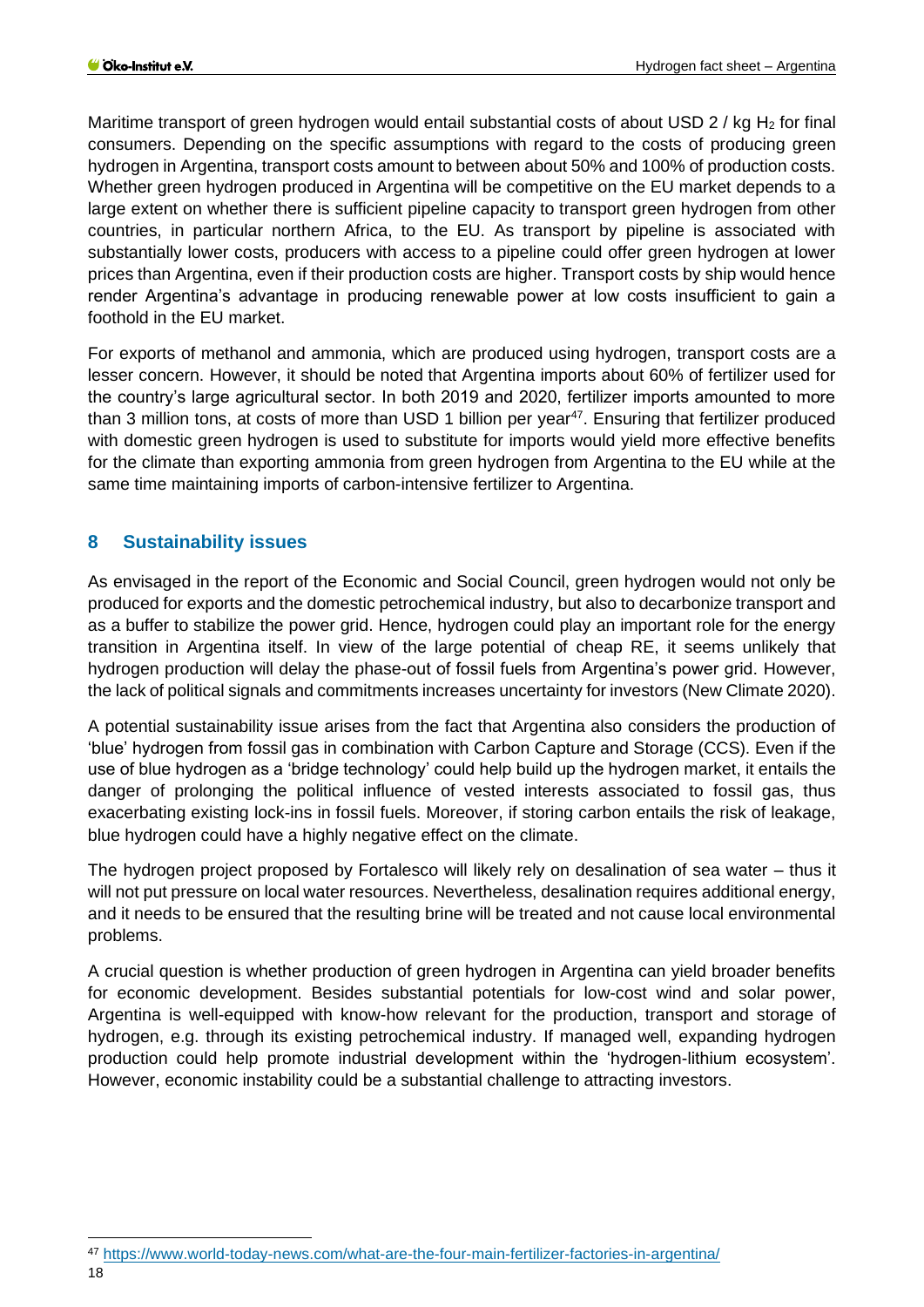## <span id="page-18-0"></span>**9 Appendix**

Datasets by Brändle et. al. (2020) (Institute of Energy Economics at the University of Cologne, EWI) and Fraunhofer IEE (2021) as part of their PtX-Atlas project were used in this study to show and compare green hydrogen production and -supply potentials between different countries.

**Brändle et. al. (2020)** modelled the total green hydrogen supply costs from multiple countries based on solar and wind energy for electricity generation and liquid hydrogen transport by pipeline or ship to other countries, assuming it will be the cheapest in long-term. They estimated the theoretical hydrogen production potentials of the countries solely based on solar and wind resources, and suitable land areas. They did not consider other constraints like access to water and do not account for technological, socio-economic or ecological factors, as are partly considered in the PtX-Atlas analysis. Furthermore, the authors only considered hydrogen production sites either based on solar or wind energy, but not both together as hybrid systems, assuming that in most countries suitable wind and PV resource areas do not overlap. Also, only standalone systems without connection to the grid were considered, assuming that excess renewable electricity is thrown away, if it cannot be used for hydrogen production. These assumptions, amongst others, can lead to an overestimation of future hydrogen production costs.

**Fraunhofer IEE (2021) as part of their PtX-Atlas** modelled which countries have the potential to produce green hydrogen and -derivates beyond their own needs based on RES, and can therefore become a relevant hydrogen exporter for the global market by 2050. Their modelling is not only based on RES potentials (from PV, onshore wind, hybrid sites), suitable land areas, but also on socio-economic conditions for the development of a PtX infrastructure. Not considered for the hydrogen production are, inter alia, areas with a population density of > 50 inhabitants/km², nature reserves, and potentially critical habitats, areas with electricity generation costs of more than 4 ct/kWh for wind and 3 ct/kWh for PV (based on the [Global Wind Atlas](https://globalwindatlas.info/) and [Global Solar Atlas](https://globalsolaratlas.info/map?c=45.336702,-111.181641,4)), and - most importantly - areas with more than low water stress levels (based on [WRI's Water Risk Atlas](https://www.wri.org/applications/aqueduct/water-risk-atlas/#/?advanced=false&basemap=hydro&indicator=w_awr_def_tot_cat&lat=8.928487062665504&lng=-79.45312500000001&mapMode=view&month=1&opacity=0.5&ponderation=DEF&predefined=false&projection=absolute&scenario=optimistic&scope=baseline&timeScale=annual&year=baseline&zoom=3)). These restrictions lead to significantly lower hydrogen production potentials than in the modelling of Brändle et. al. (2020).

Following the more rigorous restrictions and conservative assumptions considered by Fraunhofer IEE (2020), their PtX-Atlas generally shows significantly higher green hydrogen production and supply costs to Europe than the modelling by Brändle et. al. (2020).

In this factsheet, we only showed the result of Brändle et. al. (2020)'s so-called "optimistic scenario" for green hydrogen supply costs to Europe because the assumptions under Brändle et. al. (2020)'s "baseline scenario" and Fraunhofer's PtX-Atlas regarding the future development of electrolyzer CAPEX and RE costs are further away from the findings of other recent studies than in Brändle et. al. (2020)'s optimistic scenario. Regarding the CAPEX for low-temperature electrolyser systems by 2050, Fraunhofer IEE (2021) expects only cost reductions to 470 – 550 EUR/kW and Brändle et. al. (2020) assume 450 USD/kW under their baseline scenario. However, other recent studies by the IEA (2019) and IRENA (2019) forecast the electrolyzer CAPEX to fall to approx. 200 \$/kW in 2050, which is the same expectation as under Brändle et. al. (2020)'s optimistic scenario. Regarding the LCOE expectations, Table C.9 in the study by Brändle et. al. (2020) shows that also here the optimistic scenario estimations are closer to the findings of other studies than the baseline scenario assumption.

The conservative assumptions by Brändle et. al. (2020)'s baseline scenario and Fraunhofer's PtX-Atlas can lead to an overestimation of future green hydrogen production cost and -supply costs. However, on the other hand, both studies in all scenarios assume a uniform weighted average cost